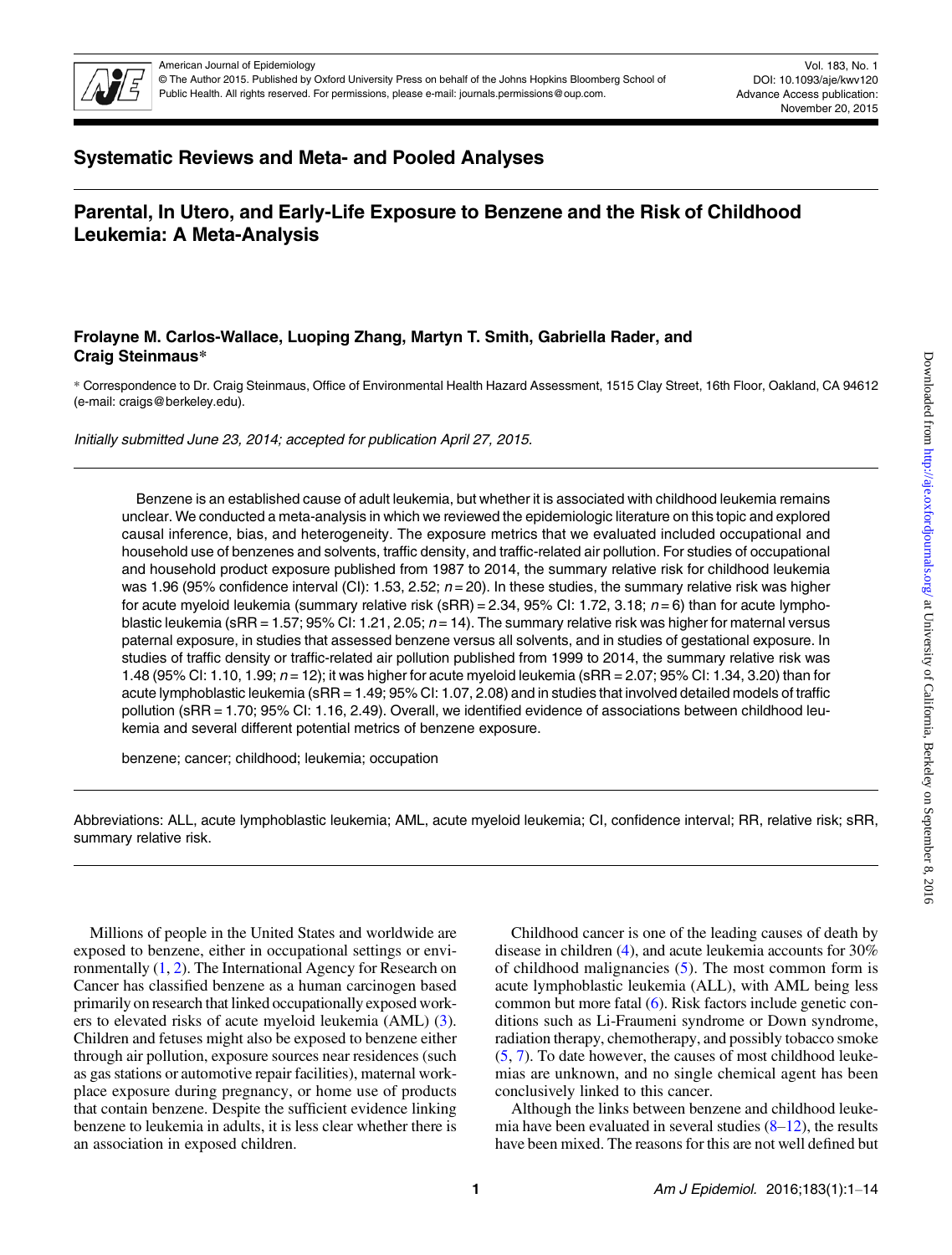could be attributed to differences in study design, exposure levels, leukemia subtypes, and the methods used to assess benzene exposure. Another possible reason is that exposures in children might be much lower than occupational exposures in adults. Studies of low exposures are likely to have relative risks closer to 1.0, and inadequate sample sizes, bias, or confounding can be especially important when increases in relative risks are small ([13\)](#page-10-0).

We examined current epidemiologic studies of parental or childhood exposure to benzene and childhood leukemia. Our goals were to perform a systematic literature review, evaluate each study for the basic tenets of epidemiologic validity, and summarize this literature using meta-analysis. Another goal was to evaluate sources of heterogeneity, including heterogeneity based on study design, confounding, leukemia subtype, and methods and timing of exposure assessment.

## **METHODS**

## Literature search

Two authors conducted independent literature searches. Databases including PubMed, Google Scholar, Melvyl, and Embase were searched for epidemiologic studies on benzene and childhood leukemia before age 20 years. Key words included childhood cancer, childhood leukemia, childhood ALL, childhood AML, benzene, occupational setting, traffic, traffic density, hazardous air pollution, vehicle exhaust, hydrocarbons, solvents, ambient air, parental occupation and offspring, home exposure, and in utero exposure. The bibliographies of relevant review articles  $(1, 5, 14-25)$  $(1, 5, 14-25)$  $(1, 5, 14-25)$  $(1, 5, 14-25)$  $(1, 5, 14-25)$  $(1, 5, 14-25)$  $(1, 5, 14-25)$  $(1, 5, 14-25)$  $(1, 5, 14-25)$  and all studies included in the present meta-analysis were also searched.

## Study selection

We included studies that were focused on benzene or common sources or surrogates of benzene exposure. All cohort and case-control studies that provided a relative risk estimate, an estimate of variance, and an assessment of benzene exposure or related surrogates were included. Studies in which exposures after cancer diagnosis were assessed were excluded. Only studies that were published in peer-reviewed journals were used. Studies of mortality and not incidence were excluded because childhood leukemia is typically not fatal. Studies that involved populations in which all members were exposed to another potential risk factor (e.g., Down syndrome or residence near a nuclear facility) were also excluded.

Two authors evaluated each study and abstracted relative risk estimates independently. Discrepancies were discussed and resolved through consensus. Study inclusion criteria are detailed in the Appendix.

## Exposure assessment

None of the selected studies involved personal measurements of benzene exposure. In all studies, exposurelevels were based on indirect measures, such as job titles, self-reports of benzene or related product use, or other potential surrogates. To identify the most appropriate metrics of benzene exposure, we referred to the US Environmental Protection Agency's

Toxicity and Exposure Assessments for Children's Health [\(26\)](#page-11-0) and the Center for Disease Control and Prevention's Toxicological Profile for Benzene ([27\)](#page-11-0). On the basis of this information, we included studies in which the following metrics were assessed: estimates of occupational exposure based on job titles and expert evaluations that linked job titles to probable high exposure to benzene, aromatic hydrocarbons, solvents, or petroleum products; personal interviews in which self-reported exposure to benzene, aromatic hydrocarbon, solvent, or petroleum products at work or home were assessed; automotive repair or gas station attendant work; residential proximity to high traffic density; models of residential ambient air concentrations of benzene based on traffic density or other factors; or residential proximity to gas stations and automotive repair facilities. Because some of these metrics might be more accurate indicators of benzene exposure than others, we performed subgroup analyses based on each metric. In addition, because of potential differences in exposure levels and exposure scenarios, studies of occupational and household product use were analyzed separately from studies of proximity to gas stations or studies of trafficrelated exposures.

Some publications included relative risk estimates for several different exposure metrics for the same study subjects. In our analysis of occupational and household product exposure, we selected which relative risk to include for each metric in the following order: benzene, aromatic hydrocarbons, solvents, petroleum products, and related occupations (e.g., automotive repair). In our analysis of traffic density or ambient air exposure, the selection order was ambient air benzene measurements, traffic-related pollution models (e.g., California Line Source Dispersion Model, version 4), and traffic density.

Tobacco smoke is a major source of benzene exposure in smokers and has been linked to childhood leukemia in some studies, although the increases in risks are usually small and not seen in all studies [\(7](#page-10-0)). Because tobacco smoke contains multiple carcinogens and because the association of tobacco smoke with childhood leukemia has been reviewed elsewhere [\(7](#page-10-0), [28\)](#page-11-0), we excluded studies that focused on smoking. Potential confounding by smoking and socioeconomic status was evaluated in subgroup analyses.

## Data abstraction

From each study, we abstracted information on location, dates, study design, sample size, participation rates, exposure assessment, timing of exposure, diagnosis, and statistical adjustments. Different studies assessed exposure during different life stages. We categorized these exposure periods into 5 time frames: preconception  $(\geq 2)$  years before birth), periconception (approximately 1 year before birth), gestation, postnatal (any point after pregnancy), and overall (any or all life stages). In several studies, separate relative risks for different time periods were provided. For our analyses of occupational and household product exposures, we selected 1 result using the following order: overall, gestational, and postnatal. For studies of paternal occupational exposure, data from the preconception period were selected first because this time frame might involve more direct and higher exposures (i.e., to the gamete). Because a previous analysis of traffic studies suggested that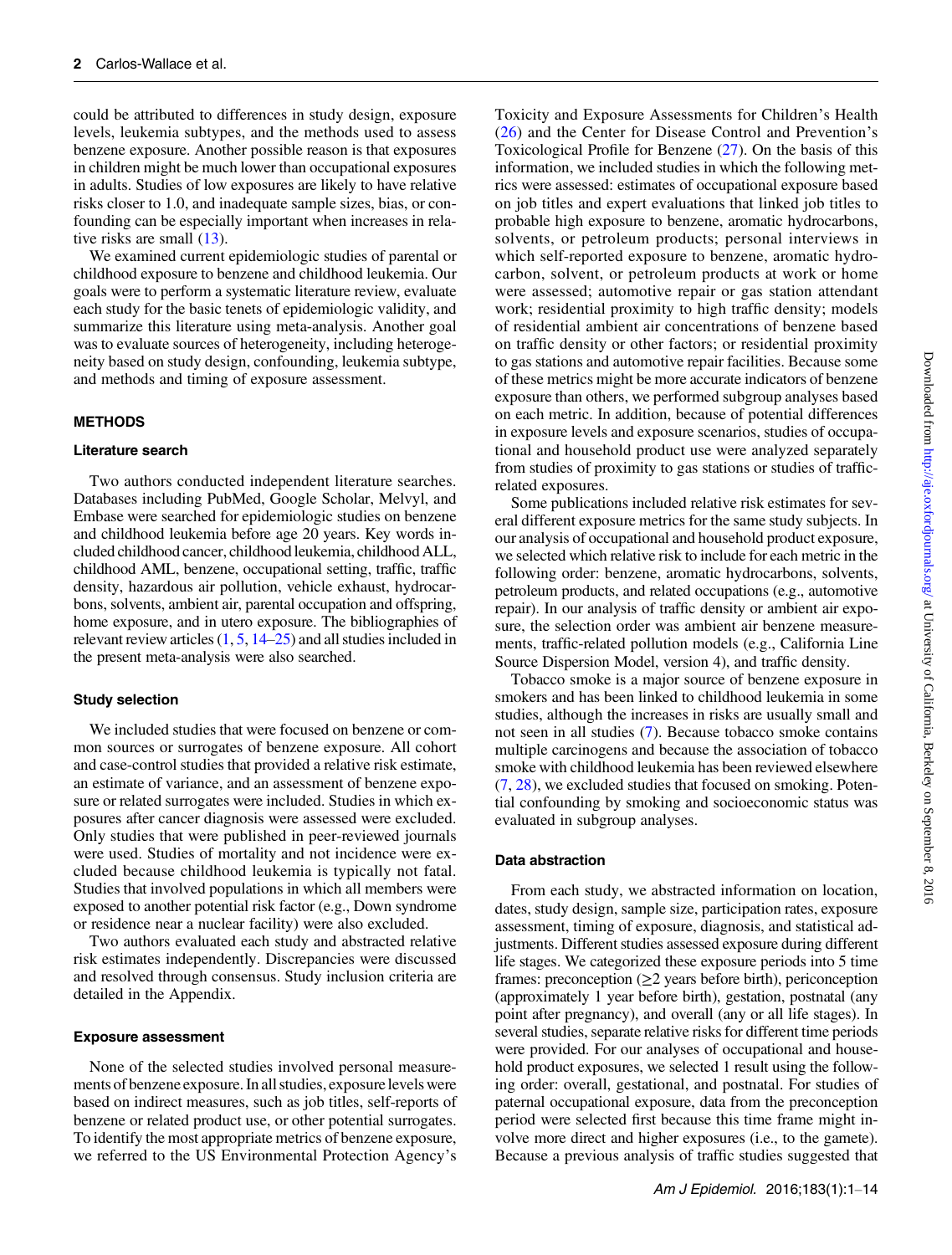postnatal exposure was associated with higher risks ([29](#page-11-0)), the selection order in our traffic-related analyses was postnatal, overall, and gestational, although subgroup analyses by exposure period were also performed.

In several studies, separate results by leukemia subtype were provided. When this occurred, we selected a subtype in the following order: AML, all types combined, and ALL. AML was selected first because this is the type most strongly linked to benzene exposure in adults  $(1, 3, 30)$  $(1, 3, 30)$  $(1, 3, 30)$  $(1, 3, 30)$  $(1, 3, 30)$  $(1, 3, 30)$ ; ALL results were also evaluated using subgroup analyses. In 1 study, only results for leukemia and lymphomas combined were reported [\(31](#page-11-0)). This study was included because leukemia represented the large majority of cases. Some studies reported separate results for exposures in mothers and fathers combined, either parent, mothers only, or fathers only; in this case, 1 result was selected using the following order: both parents, mother only, either parent, and father only. Several studies also reported separate results for different exposure levels (e.g., low, medium, or high). We extracted the result for the highest exposure level because associations are best initially evaluated in groups with high levels of exposure [\(13](#page-10-0)).

Some publications included separate results for several different exposure metrics, several different leukemia types, different parents, or different periods of exposure for the same study subjects. In the analyses of all studies combined, 1 result was selected based on the following factors in the following order: the more direct exposure metric (e.g., benzene exposure was selected before exposure to solvents, occupational exposure before home exposure, or more detailed models of traffic pollution before simple traffic density information); leukemia subtype (e.g., AML, all types combined, and then ALL); highest exposure category; parent (both parents before mother only and mother only before father only); exposure period (as described above); largest number of cases; and statistical adjustment (adjusted before unadjusted) ([Web Figures 1 and 2,](http://aje.oxfordjournals.org/lookup/suppl/doi:10.1093/aje/kwv120/-/DC1) available at <http://aje.oxfordjournals.org/>). Results that were not selected for the combined analyses were still used in the subgroup analyses when appropriate.

## Statistical methods

Summary relative risks were calculated using the fixed- and random-effects methods [\(32\)](#page-11-0). Heterogeneity was assessed using the methods described by Petitti  $(33)$  $(33)$ . Some believe that the random-effects model is more conservative than the fixed-effects model because it accounts for variance between studies. However, unlike the fixed-effects model, the randomeffects model does not weight studies directly on precision; it assigns smaller, less precise studies greater relative weight than does the fixed-effect model. To weight studies directly on precision while still incorporating between-study variance, we used the fixed-effects model to calculate the summary relative risks and then adjusted their 95% confidence intervals for between-study heterogeneity using the method described by Shore et al. [\(34](#page-11-0)). Publication bias was evaluated using funnel plots and the tests described by Begg and Mazumdar  $(35)$  $(35)$  and Egger et al.  $(36)$  $(36)$ . All calculations were performed using Excel 2010 (Microsoft Corporation, Redmond, Washington) or STATA, version 12 (StataCorp LP, College Station, Texas), and all P values are 2-sided.

## RESULTS

The literature review is summarized in [Web Figure 3.](http://aje.oxfordjournals.org/lookup/suppl/doi:10.1093/aje/kwv120/-/DC1) The initial literature search yielded 506 articles. Title screenings filtered out obviously unrelated articles and studies that did not include humans, resulting in 354 articles. We then filtered out studies specifically about smoking, as well as additional laboratory, animal, or nonrelevant studies. The remaining 185 studies were further reviewed, and studies with possible data on childhood leukemia and benzene exposure or a surrogate thereof were retained. This left 85 papers that were reviewed in detail. On the basis of the inclusion and exclusion criteria listed in the Appendix, 44 of these studies were excluded from our meta-analyses ([Web Table 1](http://aje.oxfordjournals.org/lookup/suppl/doi:10.1093/aje/kwv120/-/DC1)). The remaining 41 studies were eligible for inclusion in the meta-analysis. Eight of these involved subjects who potentially overlapped with those in another included study and therefore were not included in the meta-analyses of all studies combined; however, they had data that could be used in subgroup analyses [\(Web Table 2](http://aje.oxfordjournals.org/lookup/suppl/doi:10.1093/aje/kwv120/-/DC1)). This left a total of 20 studies for the meta-analysis of all studies of occupational and household product exposure combined (Table [1\)](#page-3-0), 12 studies for the meta-analysis of all traffic density and traffic-related pollution studies combined, and 3 studies for the meta-analysis of residential proximity to gas stations (Table [2](#page-5-0)).

#### Occupational and household product exposure studies

Of the studies in the meta-analysis of all studies of occupational and household product exposure, 8 were conducted in North America, 1 in South America, 7 in Europe, 3 in Asia, and 1 in Australia (Table [1](#page-3-0)). Most of the 17 occupational exposure studies assessed exposure using job records and job exposure matrices or direct questions about exposure to benzene  $(n = 9) (9, 31, 37-43)$  $(n = 9) (9, 31, 37-43)$  $(n = 9) (9, 31, 37-43)$  $(n = 9) (9, 31, 37-43)$  $(n = 9) (9, 31, 37-43)$  $(n = 9) (9, 31, 37-43)$  $(n = 9) (9, 31, 37-43)$  $(n = 9) (9, 31, 37-43)$  $(n = 9) (9, 31, 37-43)$ , solvents  $(n = 6) (8, 44-48)$  $(n = 6) (8, 44-48)$  $(n = 6) (8, 44-48)$  $(n = 6) (8, 44-48)$  $(n = 6) (8, 44-48)$  $(n = 6) (8, 44-48)$ , petroleum chemicals  $(n = 1)$  ([49\)](#page-11-0), or work as a mechanic  $(n = 1)$  [\(50](#page-11-0)). The 3 studies of household product exposure assessed exposure to benzene  $(51)$  $(51)$ , solvents  $(10)$  $(10)$ , or petroleum products  $(11)$  $(11)$ .

The summary relative risk for all 20 studies of occupational and household product exposure combined was 1.96 (95% confidence interval (CI): 1.53, 2.52;  $P < 0.001$ ;  $\chi^2 =$ 28.42; P for heterogeneity =  $0.08$ ) (Table [3](#page-6-0) and Figure [1](#page-7-0)A). Removing the study that included lymphomas [\(31](#page-11-0)) had little impact on results (summary relative risk  $(sRR) = 1.96; 95\%$ CI: 1.51, 2.53). Sixteen of the 20 studies (80%) reported a relative risk estimate greater than 1.0, of which 8 (40%) were statistically significant. For the 6 studies that provided data on AML, the summary relative risk was 2.34 (95% CI: 1.72, 3.18;  $P < 0.001$ ;  $\chi^2 = 2.08$ ; P for heterogeneity = 0.84). All 6 reported a relative risk of 2.0 or higher (Figure [1](#page-7-0)B). In the 14 studies of occupational and household product use in which data on ALL were provided, the summary relative risk was 1.57 (95% CI: 1.21, 2.05;  $\chi^2$  = 24.73; *P* for heterogeneity = 0.03).

Summary relative risks were higher in studies of maternal exposure (sRR = 1.96; 95% CI: 1.39, 2.78;  $n = 13$ ) than in studies of paternal exposure ( $sRR = 1.23$ ; 95% CI: 1.07, 1.41;  $n = 14$ ). They were also higher in studies of exposure during gestation than in studies of other periods. In analyses by exposure metric, the summary relative risk was highest for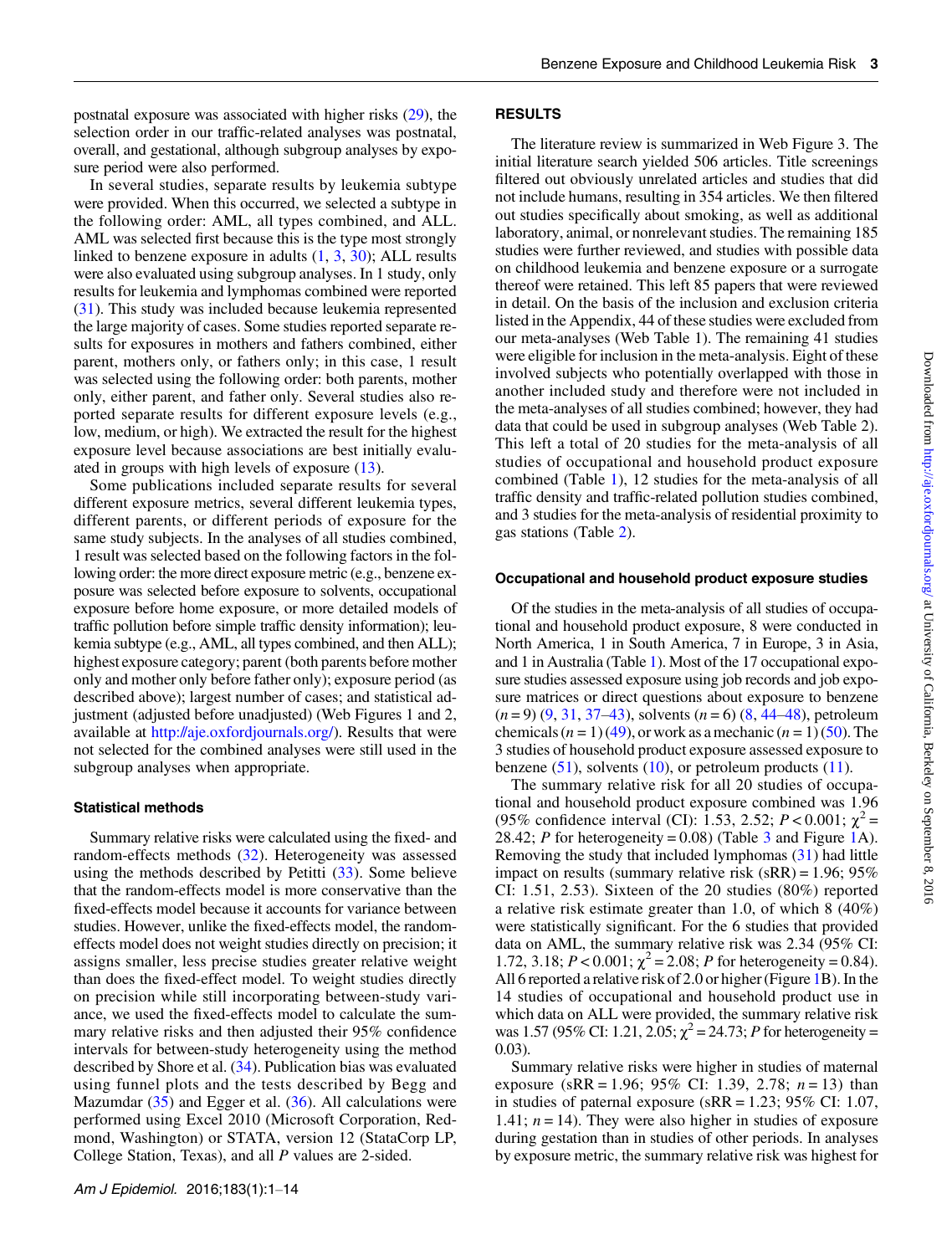<span id="page-3-0"></span>

| <b>First Author, Year</b>                                |           |                     | Type of             | No. of                  |                                    |                                            | Children's     |             |                             | <b>Exposure</b>                                                                                                                                              |
|----------------------------------------------------------|-----------|---------------------|---------------------|-------------------------|------------------------------------|--------------------------------------------|----------------|-------------|-----------------------------|--------------------------------------------------------------------------------------------------------------------------------------------------------------|
| (Reference No.)                                          | <b>RR</b> | 95% CI              | Leukemia            | <b>Exposed</b><br>Cases | <b>Study Location</b>              | <b>Study Years</b>                         | Ages, years    | Parent      | Period                      | <b>Exposure Assessed</b>                                                                                                                                     |
|                                                          |           |                     |                     |                         |                                    | <b>Studies of Occupational Exposures</b>   |                |             |                             |                                                                                                                                                              |
| Abadi-Korek et al.,<br>2006(8)                           | 2.11      | 1.10, 4.20          | <b>ALL</b>          | $112^a$                 | Israel                             | 1984-2002                                  | $0 - 19$       | Either      | Overall                     | Solvents, based on detailed<br>histories of parental occupations<br>and exposures, every job held,<br>and specific exposures                                 |
| Buckley et al.,<br>1989 (44)                             | 2.0       | 1.2, 3.8            | AML                 | 57                      | <b>United States</b><br>and Canada | 1980-1984                                  | $0 - 18$       | Father      | Overall                     | Solvents, based on lifetime<br>occupational history; 52 agents in<br>9 categories                                                                            |
| Castro-Jiménez and<br>Orozco-Vargas<br>2011 ( <b>9</b> ) | 11.65     | 2.98, 45.59         | <b>ALL</b>          | $85^{\rm a}$            | Colombia                           | 2000-2005                                  | $0 - 15$       | <b>Both</b> | Unknown                     | Benzene, based on occupations,<br>JEM, and expert evaluation;<br>conception to diagnosis                                                                     |
| Cocco et al.,<br>1996 (45)                               | 1.5       | 0.3, 8.0            | <b>ALL</b>          | 3                       | Italy                              | 1980-1989                                  | Unknown        | Father      | Unknown                     | Solvents, based on occupations,<br>JEM, and expert evaluation                                                                                                |
| Feingold et al.,<br>1992 (37)                            | 1.6       | 0.5, 5.8            | <b>ALL</b>          | 9                       | <b>United States</b>               | 1976-1983                                  | $0 - 14$       | Father      | Periconception              | Benzene, based on occupations<br>and expert evaluation                                                                                                       |
| Feychting et al.,<br>2001(38)                            | 1.23      | 0.39, 3.85          | Leukemia            | 3                       | Sweden                             | Children born<br>1976, 1977,<br>1981, 1982 | $0 - 14$       | Father      | Preconception               | Benzene, based on father's<br>occupation in the census<br>1–2 years before the child's birth,<br>JEM, and expert evaluation                                  |
| Infante-Rivard et al.,<br>1991 (46)                      |           | $0.62$ $0.20, 1.91$ | <b>ALL</b>          | 6                       | Spain                              | 1983-1985                                  | $0 - 15$       | Mother      | Gestation                   | Solvents, based on occupation,<br>specific substances during<br>pregnancy, and expert evaluation                                                             |
| Infante-Rivard et al.,<br>2005 (39)                      | 1.47      | 0.25, 8.85          | <b>ALL</b>          | 790 <sup>a</sup>        | Canada                             | 1980-2000                                  | $0 - 9.0 - 14$ | Mother      | Any or ever<br>before birth | Benzene, based on occupations<br>and specific exposures from<br>2 years before pregnancy to birth<br>and on expert evaluation (highest<br>exposure category) |
| Lowengart et al.,<br>1987 (49)                           | 1.00      | 0.33, 3.06          | Leukemia            | 123 <sup>a</sup>        | <b>United States</b>               | 1980-1984                                  | $0 - 10$       | Father      | Overall                     | Petroleum chemicals, based on<br>occupations and specific agents<br>from 1 year before conception to<br>1 year before diagnosis                              |
| McKinney et al.,<br>1991 (31)                            | 4.00      | 0.30, 118           | Leukemia<br>and NHL | $\overline{2}$          | United Kingdom                     | 1974-1988                                  | $0 - 14$       | Mother      | Preconception               | Benzene, based on occupations<br>and specific questions about<br>benzene                                                                                     |
| McKinney et al.,<br>2008 (47)                            | 2.0       | 0.7, 5.8            | AML                 | $256^{\circ}$           | United Kingdom                     | 1991-1996                                  | $0 - 14$       | Mother      | Gestation                   | Solvents, based on occupations<br>and expert evaluation                                                                                                      |
| Miligi et al.,<br>2013 (43)                              | 3.1       | 0.8, 12.4           | Leukemia            | 6                       | Italy                              | 1998-2001                                  | $0 - 10$       | Mother      | Overall                     | Benzene, based on occupations,<br>specific chemical exposures, and<br>expert evaluation                                                                      |
| Perez-Saldivar et al<br>2008(50)                         | 2.81      | 0.48.16.43          | Leukemia<br>(acute) | 9                       | Mexico                             | 1999-2000                                  | $0 - 15$       | Father      | Preconception               | Work as a mechanic, based on<br>occupational history before<br>conception                                                                                    |
| Reid et al<br>2011 (40)                                  | 0.93      | 0.42.2.09           | <b>ALL</b>          | 9                       | Australia                          | 2003-2006                                  | $0 - 14$       | Mother      | Before birth                | Benzene, based on occupations<br>and expert evaluations                                                                                                      |
| Shu et al.,<br>1988 (41)                                 | 4.0       | 1.8, 9.3            | AML                 | 11                      | China                              | 1974-1986                                  | $0 - 15$       | Mother      | Gestation                   | Benzene, based on occupations<br>and specific exposures                                                                                                      |

Table continues

4

Carlos-Wallace et al.

Carlos-Wallace et al.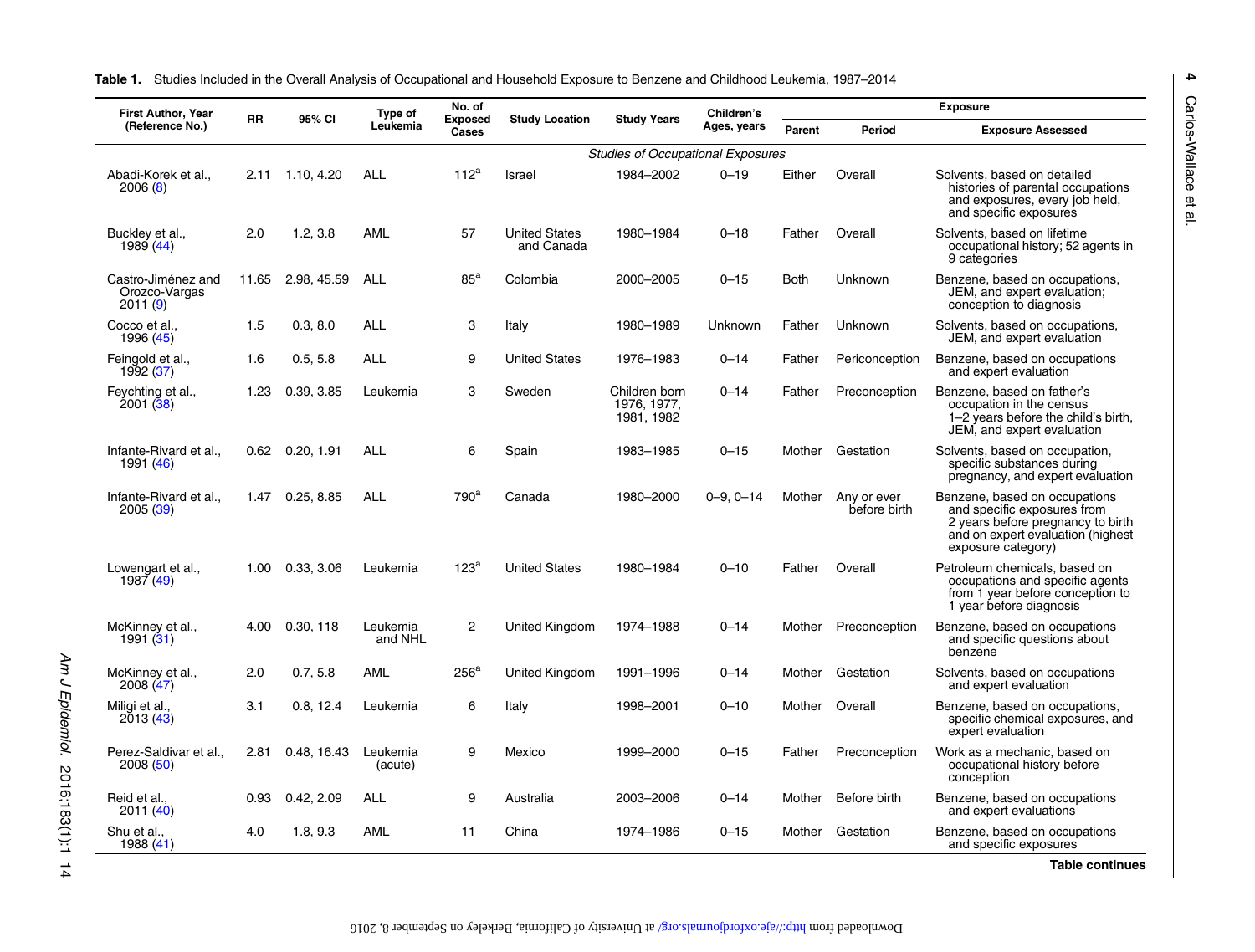| Table 1. Continued                                                                                               |                |                 |                         |                  |                                    |                                  |                |            |                  |                                                                                                                                  |
|------------------------------------------------------------------------------------------------------------------|----------------|-----------------|-------------------------|------------------|------------------------------------|----------------------------------|----------------|------------|------------------|----------------------------------------------------------------------------------------------------------------------------------|
| First Author, Year                                                                                               | 운              | 95% CI          | Type of                 | ծ<br>ջ           | Study Location                     | <b>Study Years</b>               | Children's     |            |                  | Exposure                                                                                                                         |
| (Reference No.)                                                                                                  |                |                 | Leukemia                | Exposed<br>Cases |                                    |                                  | Ages, years    | Parent     | Period           | Exposure Assessed                                                                                                                |
| 1999 (42)<br>Shu et al.,                                                                                         | $\overline{0}$ | 0.3, 1.6        | ᆗ                       | H                | <b>United States</b>               | 989-1993                         | $\frac{5}{15}$ | Mother     | Any              | Benzene, based on occupations<br>and specific exposures                                                                          |
| Smulevich et al.,<br>1999 (48)                                                                                   | $\frac{1}{3}$  | 1.5, 6.3        | Leukemia                | 20               | Russia                             | 1986-1988                        | $0 - 14$       | Mother     | Any              | Solvents, based on occupations<br>and job categories                                                                             |
|                                                                                                                  |                |                 |                         |                  |                                    | Studies of Household Product Use |                |            |                  |                                                                                                                                  |
| 1993(51)<br>Kishi et al.,                                                                                        |                | 2.73 1.21, 6.31 | 41                      | $147^a$          | Japan                              | 1980-1990                        | $0 - 15$       |            | Mother Gestation | Benzene, based on home<br>exposures                                                                                              |
| Scélo et al.,<br>2009 (10)                                                                                       | 2.33           | 1.01, 4.93      | $\overline{\mathsf{M}}$ | 100 <sup>a</sup> | <b>United States</b>               | 1995-2005                        | $0 - 14$       | Family     | Overall          | from gestation to age 3 years<br>interviews on household use.<br>(higher frequency category)<br>Solvents, based on personal      |
| Slater et al.,<br>2011 (11)                                                                                      |                | 2.33 1.30, 4.18 | AML                     | ၛ                | and Canada<br><b>United States</b> | 1996-2006                        | J              | Mother Any |                  | household exposures 1 month<br>before and during pregnancy<br>Petroleum products, based on<br>personal interview about           |
| Abbreviations: ALL, acute lymphoblastic leukemia; AML, ao<br>a Total number of cases, including unexposed cases. |                |                 |                         |                  |                                    |                                  |                |            |                  | cute myeloid leukemia; CI, confidence interval; JEM, job exposure matrix; NHL, non-Hodgkin lymphoma; RR, relative risk estimate. |

those studies in which maternal occupational exposure to benzene (sRR = 1.71; 95% CI: 0.91, 3.24;  $n = 7$ ) or household product use (sRR = 1.67; 95% CI: 1.01, 2.78;  $n = 6$ ) was assessed. In the 6 studies of maternal exposures (household or occupational) and AML, the summary relative risk was 2.31 (95% CI: 1.62, 3.28; P for heterogeneity = 0.77) (data not shown). Summary relative risks were also higher in studies in which there was adjustment for either direct measures of smoking (sRR = 1.94; 95% CI: 1.30, 2.90;  $n = 8$ ) or an indicator of socioeconomic status (sRR = 1.94; 95% CI: 1.39, 2.71;  $n = 13$ ).

## Traffic-related and gas station studies

Nine of these studies were done in Europe ([12,](#page-10-0) [52](#page-11-0)–[59](#page-12-0)) and 4 in North America  $(60-63)$  $(60-63)$  $(60-63)$  $(60-63)$  (Table [2\)](#page-5-0). Two of the gas station studies used the same study populations as a study in our traffic analyses  $(12, 55)$  $(12, 55)$  $(12, 55)$ . Five of the traffic-related studies assessed relatively simple metrics of traffic density  $(12, 55,$  $(12, 55,$  $(12, 55,$  $(12, 55,$  $(12, 55,$ [58](#page-12-0), [61,](#page-12-0) [62](#page-12-0)), and 7 used more complex exposure assessment models including California LINE Dispersion Model, version 4 [\(52](#page-11-0)–[54](#page-12-0), [56,](#page-12-0) [57](#page-12-0), [60](#page-12-0), [63\)](#page-12-0).

In the meta-analysis of all traffic-related studies combined, the summary relative risk was 1.48 (95% CI: 1.10, 1.99;  $n = 12$ ;  $P = 0.005$ ;  $\chi^2 = 27.49$ ; P for heterogeneity = 0.004) (Table [4\)](#page-8-0). The summary relative risk was higher for studies of AML (2.07; 95% CI: 1.34, 3.20;  $P = 0.001$ ) than for studies of ALL (1.49; 95% CI: 1.07, 2.08;  $P = 0.01$ ). In analyses by exposure metric, the highest summary relative risks were seen in studies that used more detailed metrics of trafficrelated pollution (1.70; 95% CI: 1.16, 2.49;  $n = 7$ ;  $P = 0.003$ ). The summary relative risk was also higher in studies in which exposure at diagnosis was assessed ( $sRR = 1.46$ ; 95% CI: 1.03, 2.08) than in those in which exposure at birth was assessed (sRR = 0.92; 95% CI: 0.73, 1.17). It was also higher in US studies ( $sRR = 2.02$ ) than in the European studies ( $sRR =$ 1.35). The summary relative risks in the 3 studies of residential proximity to gas stations were above 1.0, but they were not statistically significant.

## Publication bias

No evidence of publication bias was seen in the metaanalysis of all studies of occupational or household product exposures, whether in the funnel plot (Figure [2](#page-8-0)A), when using the test by Egger et al.  $(36)$  $(36)$  (bias coefficient =  $-0.075$ ;  $P = 0.93$ ), or when using Begg and Mazumdar's test  $(35)$  ( $P = 0.97$ ). Possible evidence of publication bias is seen in the funnel plot of the traffic-related studies using more detailed models (Figure [2B](#page-8-0)) (i.e., a lack of studies in lower left corner), although the number of studies is small. No indication of bias was seen using the test by Egger et al. (bias coefficient =  $0.61; P = 0.69$  or Begg and Mazumdar's test ( $P = 0.88$ ), and removing the largest study  $(53)$  $(53)$  resulted in a pattern less consistent with publication bias [\(Web Figure 4](http://aje.oxfordjournals.org/lookup/suppl/doi:10.1093/aje/kwv120/-/DC1)).

# **DISCUSSION**

Overall, the present meta-analysis provides new evidence that benzene exposure might be associated with a higher risk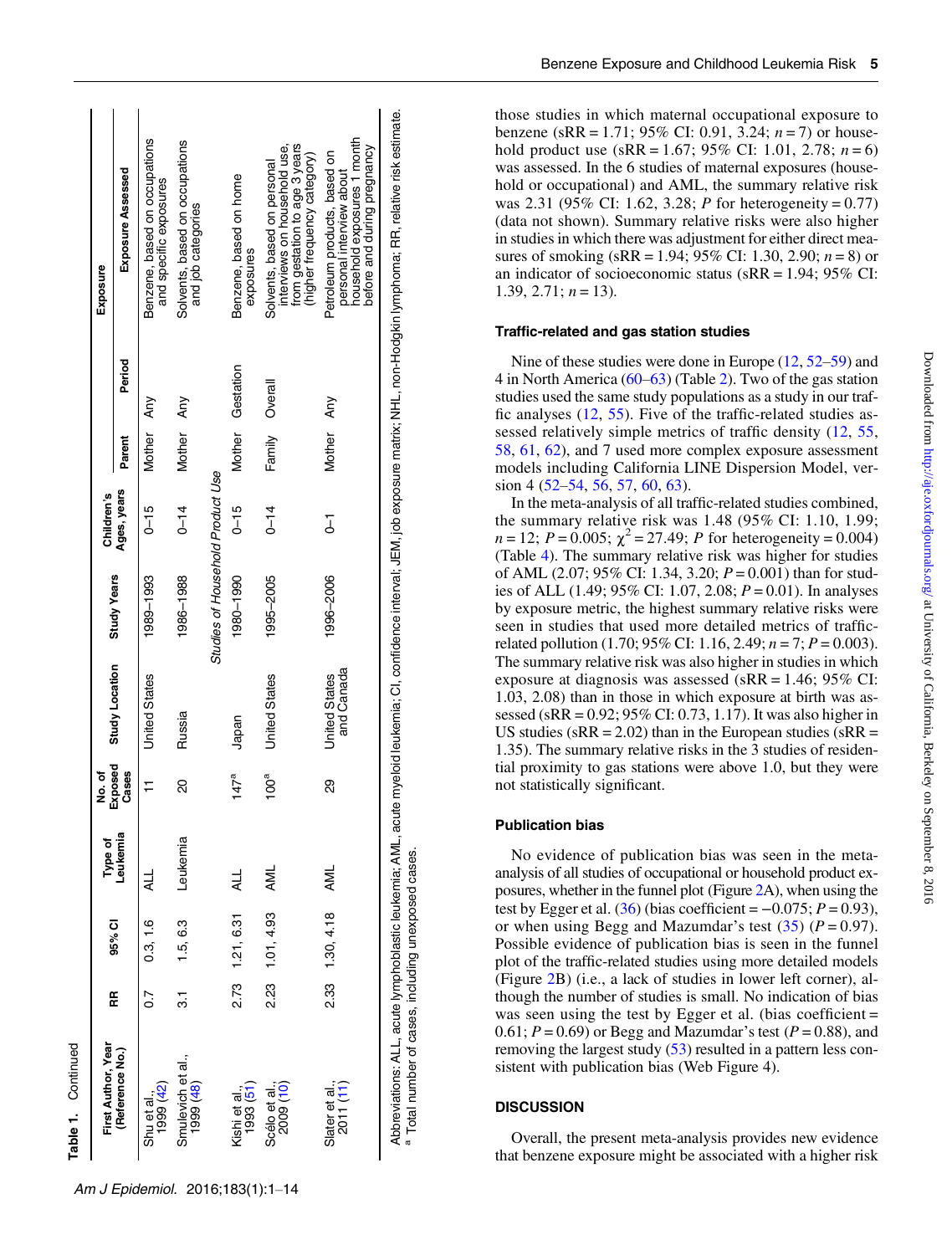| <b>First Author, Year</b>             |           |             | Type of    | No. of                  |                                                                    |                                                  | Child Age, |                                  | <b>Exposure</b>                                                                                                                       |  |  |  |  |
|---------------------------------------|-----------|-------------|------------|-------------------------|--------------------------------------------------------------------|--------------------------------------------------|------------|----------------------------------|---------------------------------------------------------------------------------------------------------------------------------------|--|--|--|--|
| (Reference No.)                       | <b>RR</b> | 95% CI      | Leukemia   | <b>Exposed</b><br>Cases | <b>Study Location</b>                                              | Years                                            | Years      | Period                           | <b>Exposure Assessed or</b><br><b>Model Used</b>                                                                                      |  |  |  |  |
|                                       |           |             |            |                         | Studies of Traffic Density or Traffic-Related Air Pollution Models |                                                  |            |                                  |                                                                                                                                       |  |  |  |  |
| Amigou et al., 2011 (52)              | 3.1       | 0.8, 11.6   | <b>AML</b> | 3                       | France                                                             | 2003-2004                                        | $0 - 14$   | At diagnosis                     | Composite (density, proximity,<br>and nitrogen dioxide)                                                                               |  |  |  |  |
| Badaloni et al., 2013 (53)            | 1.30      | 0.79, 2.12  | Leukemia   | 74                      | Italy                                                              | 1998-2001                                        | $0 - 10$   | Lifetime (never<br>moved)        | Land-use regression models<br>(nitrogen dioxide)                                                                                      |  |  |  |  |
| Crosignani et al., 2004 (54)          | 4.31      | 1.47, 12.62 | Leukemia   | 7                       | Italy                                                              | 1978-1997                                        | $0 - 14$   | At diagnosis                     | California LINE Source<br>Dispersion Model, version 4                                                                                 |  |  |  |  |
| Harrison et al., 1999 (55)            | 1.16      | 0.74, 1.72  | Leukemia   | 24                      | <b>United Kingdom</b>                                              | 1990-1994                                        | $0 - 15$   | At diagnosis                     | <b>Traffic density</b>                                                                                                                |  |  |  |  |
| Heck et al., 2014 (60)                | 1.94      | 0.89, 4.19  | <b>AML</b> | 66                      | <b>United States</b>                                               | 1990-2007                                        | $0 - 5$    | <b>Birth</b>                     | Air monitoring data for benzene<br>(per IQR)                                                                                          |  |  |  |  |
| Langholz et al., 2002 (61)            | 1.4       | 0.7, 3.0    | Leukemia   | 46                      | <b>United States</b>                                               | 1978-1984                                        | $0 - 10$   | Residence of<br>longest duration | <b>Traffic density</b>                                                                                                                |  |  |  |  |
| Pearson et al., 2000 (62)             | 8.28      | 2.09, 32.8  | Leukemia   | 8                       | <b>United States</b>                                               | 1976-1983                                        | $0 - 14$   | At diagnosis                     | Traffic density<br>(distance-weighted)                                                                                                |  |  |  |  |
| Raaschou-Nielsen et al.,<br>2001 (56) | 0.4       | 0.1, 1.6    | Leukemia   | 870 <sup>a</sup>        | Denmark                                                            | 1968-1991                                        | $0 - 14$   | Childhood (all<br>residences)    | <b>Operational Street Pollution</b><br>Model (benzene)                                                                                |  |  |  |  |
| Steffen et al., 2004 (12)             | 1.1       | 0.8, 1.6    | Leukemia   | 155                     | France                                                             | 1995-1999                                        | $0 - 14$   | Childhood (all<br>residences)    | Traffic density (heavy traffic<br>roads)                                                                                              |  |  |  |  |
| Vinceti et al., 2012 (57)             | 1.92      | 0.64, 5.78  | AML        | 19                      | Italy                                                              | 1998-2009                                        | $0 - 14$   | At diagnosis                     | California LINE Source<br>Dispersion Model, version 4<br>(per 1 $\mu q/m^3$ benzene)                                                  |  |  |  |  |
| Visser et al., 2004 (58)              | 4.9       | 1.6.11.4    | <b>ALL</b> | 5                       | Netherlands                                                        | 1989-1997                                        | $0 - 14$   | At diagnosis                     | Traffic density (traffic intensity<br>score)                                                                                          |  |  |  |  |
| Whitworth et al., 2008 (63)           | 2.02      | 1.03, 3.96  | AML        | 31                      | <b>United States</b>                                               | 1995-2004                                        | $0 - 19$   | At diagnosis                     | Assessment System for<br><b>Pollution Exposure</b><br>Nationwide                                                                      |  |  |  |  |
|                                       |           |             |            |                         |                                                                    | Studies of Residential Proximity to Gas Stations |            |                                  |                                                                                                                                       |  |  |  |  |
| Brosselin et al., 2009 (59)           | 1.1       | 0.5, 2.5    | <b>AML</b> | $\overline{7}$          | France                                                             | 2003-2004                                        | $0 - 18$   | Any                              | Residential proximity to garages<br>or gas stations based on<br>personal interviews: all<br>residences from pregnancy to<br>diagnosis |  |  |  |  |
| Harrison et al., 1999 (55)            | 1.48      | 0.65, 2.93  | Leukemia   | 8                       | United Kingdom                                                     | 1990-1994                                        | $0 - 15$   | At diagnosis                     | Living within 100 m of a gas<br>station                                                                                               |  |  |  |  |
| Steffen et al., 2004 (12)             | 7.7       | 1.7, 34.3   | AML        | 4                       | France                                                             | 1995-1999                                        | $0 - 14$   | Childhood                        | Proximity to repair garages or<br>gas stations, based on<br>interviews about residential<br>history from conception to<br>diagnosis   |  |  |  |  |

<span id="page-5-0"></span>Table 2. Studies Included in the Overall Analysis of Traffic Density, Traffic-Related Air Pollution Models, or Gas Station Residential Proximity and Childhood Leukemia, 1999–2014

Abbreviations: ALL, acute lymphoblastic leukemia; AML, acute myeloid leukemia; CI, confidence interval; IQR, interquartile range; RR, relative risk.<br><sup>a</sup> Total number of cases, including unexposed cases.

6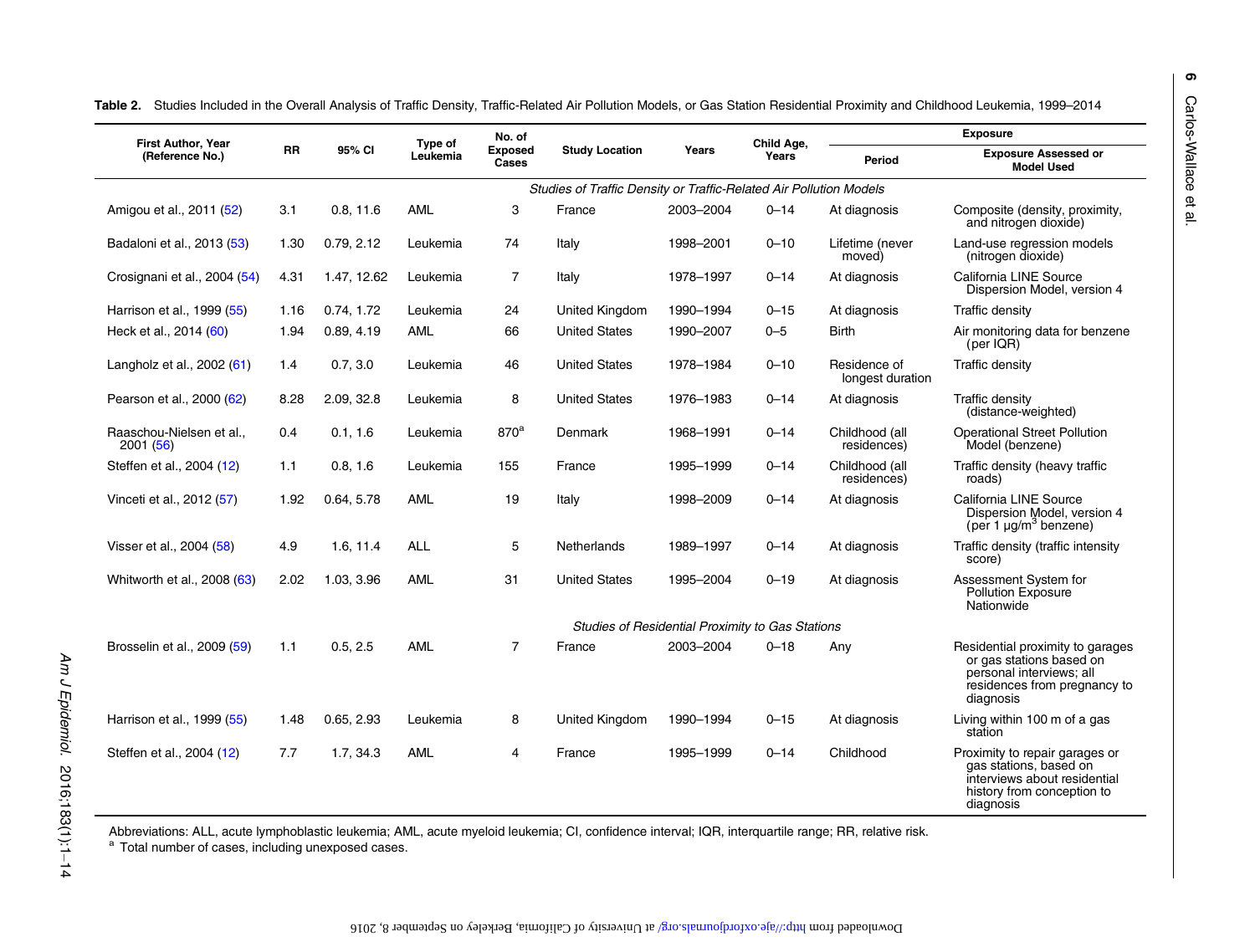| Group and                          | No. of  |            | <b>Fixed Effects</b> | Shore-Adjusted <sup>a</sup> |            | Random Effects <sup>a</sup> | Heterogeneity       |         |
|------------------------------------|---------|------------|----------------------|-----------------------------|------------|-----------------------------|---------------------|---------|
| Subgroup                           | Studies | <b>sRR</b> | 95% CI               | 95% CI                      | <b>sRR</b> | 95% CI                      | $\overline{\chi^2}$ | P Value |
| Outcome                            |         |            |                      |                             |            |                             |                     |         |
| All studies combined               | 20      | 1.96       | 1.60, 2.41           | 1.53, 2.52                  | 1.94       | 1.48, 2.53                  | 28.42               | 0.08    |
| AML only                           | 6       | 2.34       | 1.72, 3.18           | <b>NA</b>                   | <b>NA</b>  | <b>NA</b>                   | 2.08                | 0.84    |
| ALL only                           | 14      | 1.57       | 1.30, 1.90           | 1.21, 2.05                  | 1.63       | 1.21, 2.21                  | 24.73               | 0.03    |
| Parent                             |         |            |                      |                             |            |                             |                     |         |
| Mother                             | 13      | 1.96       | 1.52, 2.55           | 1.39, 2.78                  | 1.94       | 1.34, 2.80                  | 21.55               | 0.04    |
| Father                             | 14      | 1.23       | 1.08, 1.39           | 1.07, 1.41                  | 1.27       | 1.08, 1.50                  | 16.23               | 0.24    |
| Exposure metric                    |         |            |                      |                             |            |                             |                     |         |
| Maternal occupational<br>exposure  |         |            |                      |                             |            |                             |                     |         |
| Benzene                            | 7       | 1.71       | 1.14, 2.58           | 0.91, 3.24                  | 1.94       | 0.97, 3.91                  | 14.51               | 0.02    |
| Solvents                           | 7       | 1.17       | 0.94, 1.46           | 0.84, 1.63                  | 1.25       | 0.87, 1.80                  | 13.66               | 0.03    |
| Paternal occupational<br>exposure  |         |            |                      |                             |            |                             |                     |         |
| Benzene                            | 6       | 1.18       | 1.00, 1.41           | 0.94, 1.50                  | 1.27       | 0.89, 1.80                  | 9.43                | 0.09    |
| Solvents                           | 9       | 1.18       | 1.00, 1.39           | <b>NA</b>                   | <b>NA</b>  | <b>NA</b>                   | 6.65                | 0.57    |
| Household product use <sup>b</sup> | 6       | 1.67       | 1.24, 2.26           | 1.01, 2.78                  | 1.88       | 1.10, 3.21                  | 14.16               | 0.01    |
| Adjustments <sup>c</sup>           |         |            |                      |                             |            |                             |                     |         |
| Smoking                            | 8       | 1.94       | 1.43, 2.64           | 1.30, 2.90                  | 1.94       | 1.27, 2.97                  | 11.97               | 0.10    |
| Socioeconomic status               | 13      | 1.94       | 1.50, 2.51           | 1.39, 2.71                  | 1.95       | 1.37, 2.71                  | 20.44               | 0.06    |
| Time of exposure                   |         |            |                      |                             |            |                             |                     |         |
| Preconception                      |         |            |                      |                             |            |                             |                     |         |
| Maternal                           | 6       | 1.32       | 0.92, 1.89           | 0.84, 2.08                  | 1.38       | 0.83, 2.27                  | 7.98                | 0.16    |
| Paternal                           | 8       | 1.31       | 1.11, 1.54           | <b>NA</b>                   | <b>NA</b>  | <b>NA</b>                   | 6.64                | 0.47    |
| Periconception                     |         |            |                      |                             |            |                             |                     |         |
| Maternal                           | 3       | 1.29       | 0.97, 1.71           | NA                          | <b>NA</b>  | <b>NA</b>                   | 1.26                | 0.53    |
| Paternal                           | 4       | 1.13       | 0.94, 1.37           | <b>NA</b>                   | <b>NA</b>  | <b>NA</b>                   | 1.53                | 0.67    |
| Gestation (maternal<br>exposure)   | 9       | 2.06       | 1.51, 2.81           | 1.41, 3.02                  | 1.93       | 1.29, 2.88                  | 12.12               | 0.15    |
| Postnatal                          | 6       | 1.51       | 0.99, 2.30           | NA.                         | <b>NA</b>  | <b>NA</b>                   | 3.95                | 0.56    |

<span id="page-6-0"></span>Table 3. Results of the Meta-Analyses of Studies of Childhood Leukemia and Parental and Early Childhood Exposure to Benzene in Occupational and Household Products, 1987–2014

Abbreviations: ALL, acute lymphoblastic leukemia; AML, acute myeloid leukemia; CI, confidence interval; NA, not

<sup>a</sup> The Shore-adjusted and random-effects models were used if the  $\chi^2$  statistic was greater than the degrees of freedom (the number of studies minus 1).

b Includes benzene, aromatic hydrocarbon, solvent, and petroleum product use.<br>c Includes adjusted results and results from studies in which the authors stated that the adjustments had little or no impact on the results.

of childhood leukemia. Summary relative risks greater than 1.0 were seen for several different potential metrics of benzene exposure, including maternal occupational exposure, household use of benzene-related products, and traffic-related air pollution. This evidence was particularly strong and heterogeneity was particularly low for studies of AML. In our analysis of occupational and household product studies, all 6 AML studies had relative risk estimates greater than 2.0. In our analysis of the traffic-related pollution studies, all 4 AML studies reported relative risk estimates greater than 1.9. Overall, the low P values, confidence intervals that excluded 1.0, and large proportion of individual relative risk estimates greater than 1.0 all provide evidence that our major findings are not due to chance. In addition, the finding of higher relative risks in studies of more direct or detailed indicators of exposure (e.g., exposure to benzene vs. solvents and detailed traffic models vs. simple traffic density models) and the positive results in studies that included adjustment for smoking and socioeconomic status also support the validity of these findings. Our finding of a higher summary relative risk for AML than for ALL is consistent with previous findings in adults [\(64](#page-12-0)), which helps supports the biologic plausibility of our results. Although benzene exposures in children are likely lower than those in occupationally exposed adults,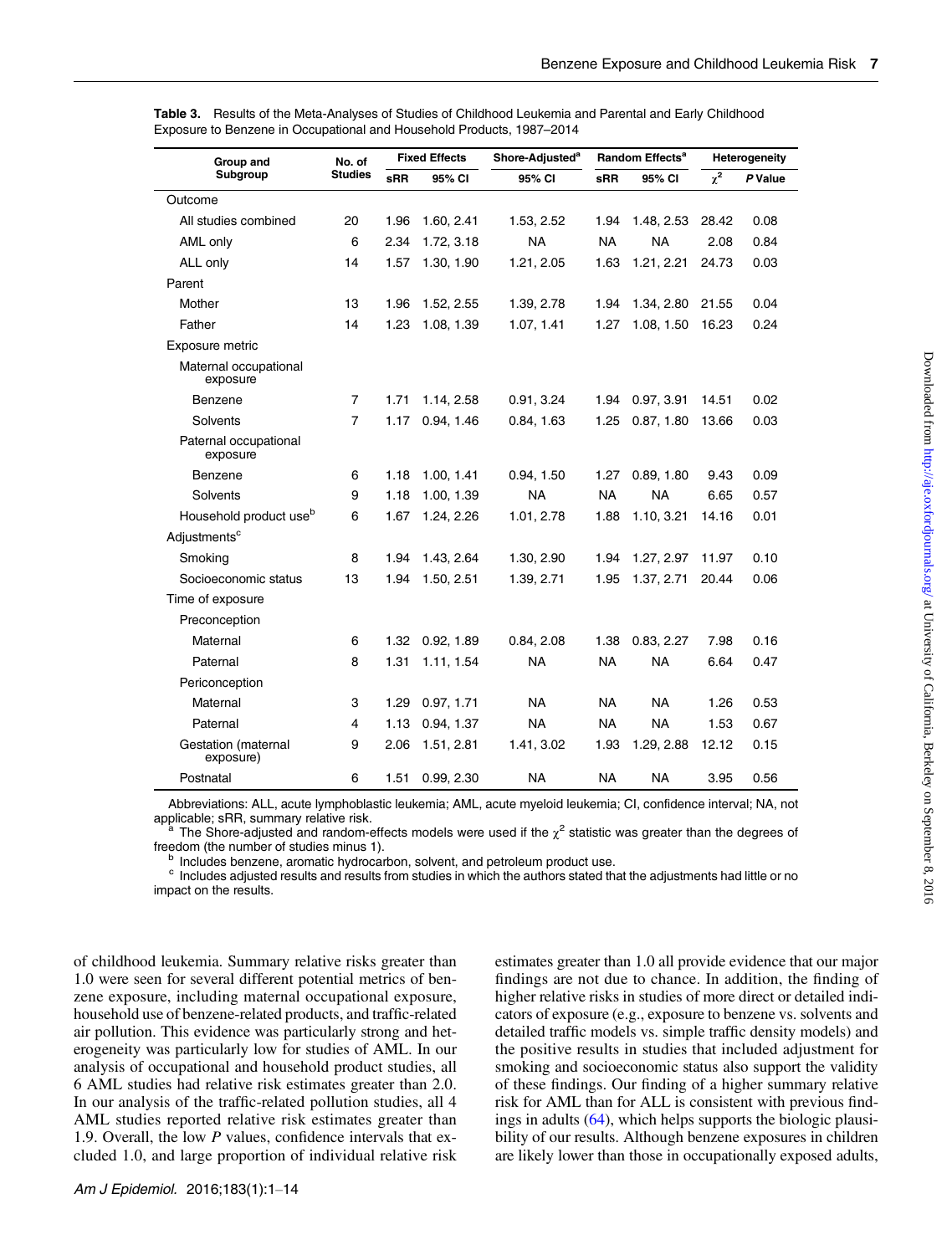<span id="page-7-0"></span>

Figure 1. Forest plots of studies included in the meta-analyses of benzene and childhood leukemia, 1987–2014. A) All studies of occupational or household product use; B) studies of acute myeloid leukemia and occupational or household product use; and C) studies of more detailed traffic-related pollution models. CI, confidence interval; RRE, relative risk estimate.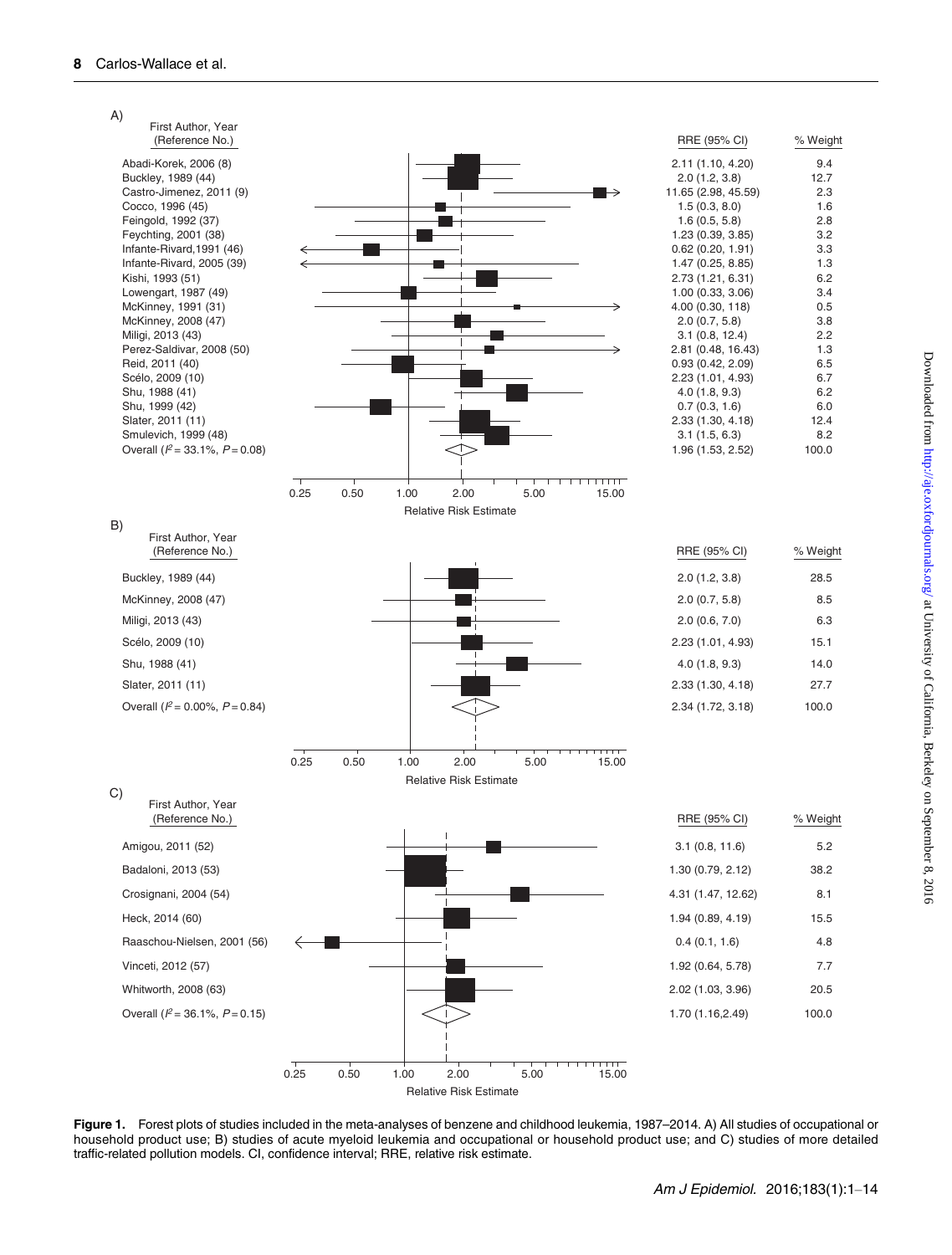| Group and                                                     |                | <b>Fixed Effects</b><br>Shore-Adjusted <sup>a</sup><br>No. of |            |            |            | Random Effects <sup>a</sup> |          | Heterogeneity |
|---------------------------------------------------------------|----------------|---------------------------------------------------------------|------------|------------|------------|-----------------------------|----------|---------------|
| Subgroup                                                      | <b>Studies</b> | <b>sRR</b>                                                    | 95% CI     | 95% CI     | <b>sRR</b> | 95% CI                      | $\chi^2$ | P Value       |
| Outcome                                                       |                |                                                               |            |            |            |                             |          |               |
| All studies combined                                          | 12             | 1.48                                                          | 1.23, 1.78 | 1.10, 1.99 | 1.80       | 1.29, 2.52                  | 27.49    | < 0.01        |
| AML only                                                      | 4              | 2.07                                                          | 1.34, 3.20 | <b>NA</b>  | <b>NA</b>  | <b>NA</b>                   | 0.40     | 0.94          |
| ALL only                                                      | $\overline{7}$ | 1.49                                                          | 1.20, 1.84 | 1.07, 2.08 | 1.79       | 1.21.2.65                   | 14.96    | 0.02          |
| Exposure metric                                               |                |                                                               |            |            |            |                             |          |               |
| <b>Traffic density</b>                                        | 11             | 0.97                                                          | 0.88, 1.07 | 0.82, 1.15 | 1.25       | 0.96, 1.62                  | 29.92    | < 0.01        |
| Traffic density (excluding<br>Heck et al. $(85)$ <sup>o</sup> | 10             | 1.17                                                          | 0.99.1.40  | 0.89, 1.55 | 1.38       | 0.96, 1.62                  | 23.26    | 0.01          |
| Traffic pollution models<br>$(e.g., CALINE4)^c$               | $\overline{7}$ | 1.70                                                          | 1.25, 2.30 | 1.16, 2.49 | 1.77       | 1.17, 2.68                  | 9.38     | 0.15          |
| Adjustments <sup>d</sup>                                      |                |                                                               |            |            |            |                             |          |               |
| Socioeconomic status                                          | 9              | 1.49                                                          | 1.19.1.86  | 1.07, 2.08 | 1.77       | 1.20, 2.62                  | 18.05    | 0.02          |
| Area                                                          |                |                                                               |            |            |            |                             |          |               |
| Europe                                                        | 8              | 1.35                                                          | 1.09, 1.68 | 0.95, 1.93 | 1.65       | 1.09, 2.52                  | 19.51    | 0.01          |
| <b>United States</b>                                          | 4              | 2.02                                                          | 1.35, 3.00 | 1.20, 3.38 | 2.13       | 1.25, 3.64                  | 5.02     | 0.17          |
| Time of exposure                                              |                |                                                               |            |            |            |                             |          |               |
| Birth or gestation only                                       | 4              | 0.92                                                          | 0.75, 1.14 | 0.73, 1.17 | 0.94       | 0.73, 1.22                  | 3.93     | 0.27          |
| Postnatal (any)                                               | 13             | 1.36                                                          | 1.15, 1.60 | 1.05, 1.76 | 1.59       | 1.19, 2.13                  | 29.19    | < 0.01        |
| At diagnosis only                                             | 9              | 1.46                                                          | 1.19, 1.80 | 1.03, 2.08 | 1.94       | 1.30, 2.91                  | 22.91    | < 0.01        |
| Residential proximity to<br>gas stations                      | 3              | 1.59                                                          | 0.95, 2.67 | 0.70, 3.62 | 1.88       | 0.78, 4.55                  | 5.08     | 0.08          |

<span id="page-8-0"></span>Table 4. Results of the Meta-Analyses of Studies of Childhood Leukemia and Traffic Density, Traffic-Related Air Pollution Models, or Gas Station Residential Proximity, 1999–2014

Abbreviations: ALL, acute lymphoblastic leukemia; AML, acute myeloid leukemia; CALINE4, California LINE<br>Source Dispersion Model, version 4; CI, confidence interval; NA, not applicable; sRR, summary relative risk.

<sup>a</sup> The Shore-adjusted and random-effects models were used if the  $\chi^2$  statistic was greater than the degrees of freedom (the number of studies minus 1).<br><sup>b</sup> Heck et al. (85) contributed 69% of the total weight in the traffic-density analysis.

 $\degree$  Includes studies with more detailed modeling of traffic pollution or ambient air levels of benzene.

<sup>d</sup> Includes adjusted results and results from studies in which the authors stated that the adjustments had little or no impact on results. Few of these studies were adjusted for tobacco smoking.



Figure 2. Funnel plots of studies included in the meta-analyses of benzene and childhood leukemia, 1987–2014. A) Studies of occupational or household product use; and B) studies of more detailed traffic-related pollution models. Funnel plots are graphical representations of the logarithm of each study's relative risk estimate versus the standard error of the logarithm of each study's relative risk estimate. The dotted lines are pseudo 95% confidence intervals.

Am J Epidemiol. 2016;183(1):1–14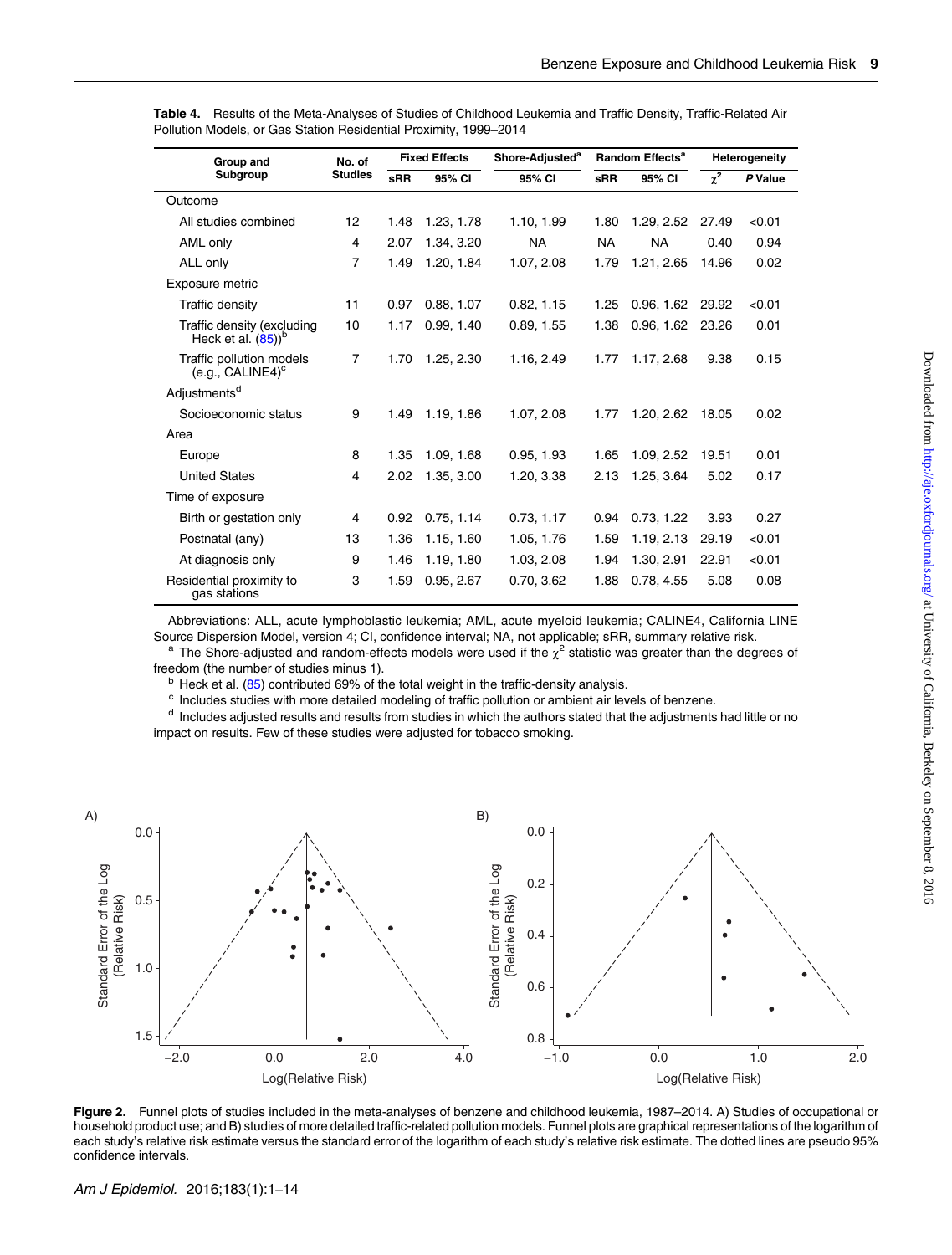there are a variety of reasons that children or fetuses might be particularly susceptible to these exposures, including their undeveloped detoxification or excretion pathways or their markedly higher intakes or inhalation rates per body weight compared with adults ([65\)](#page-12-0). These factors and others could explain why children might be affected at lower benzene levels than adults.

Mechanistic studies further support our findings. The higher summary relative risk for maternal versus paternal exposure and the higher summary relative risk for gestational exposure are consistent with a greater association in the fetal period. For childhood ALL and AML, it has been shown that the disease is usually initiated in utero: The leukemic translocations and other genetic changes have been shown to be present in blood spots collected at birth ([66](#page-12-0)–[68](#page-12-0)). Because the genotoxic action of benzene metabolites induces multiple genetic abnormalities, it seems probable that benzene exposure could initiate both AML and ALL in utero by causing the chromosomal rearrangements and mutations that are on the causal pathway to these malignancies in fetal hematopoietic stem cells. This hypothesis is supported by human and animal studies that show the following: 1) benzene and its metabolites cross the placenta into the fetuses of exposed humans and mice  $(69-71)$  $(69-71)$  $(69-71)$  $(69-71)$  $(69-71)$ ; 2) low levels of benzene exposure alter the growth of myeloid and erythroid progenitor cells in fetal tissue in mice [\(70](#page-12-0)) and decrease CD4 and CD8 T-cell counts in neonatal beef calves [\(72\)](#page-12-0); 3) in utero benzene exposure increases the frequency of micronuclei and DNA recombination events in hematopoietic tissue of fetal and postnatal mice [\(70,](#page-12-0) [71,](#page-12-0) [73](#page-12-0), [74](#page-12-0)); and 4) benzene exposure causes oxidative stress and disrupts hematopoietic cell signaling pathways in the fetal blood progenitor cells of exposed mice ([70,](#page-12-0) [75\)](#page-12-0). Taken together, these data strongly suggest that benzene can initiate childhood leukemia in utero and that early life exposures might cause the leukemic clone to proliferate further.

Most of the studies used here were adjusted or matched for age and sex. The higher summary relative risks in our analyses of studies that included adjustment for smoking or socioeconomic status suggest that these factors did not cause the positive associations seen in our meta-analysis. Overadjustment related to socioeconomic status is possible, although the summary relative risk changed minimally when only studies adjusted for socioeconomic status were examined. Other factors, such as radiation, genetics, and viral infections, have also been linked to childhood leukemia ([15\)](#page-11-0). However, we found no clear evidence that these factors were sufficiently prevalent or strongly related to benzene exposure in the studies we reviewed to have caused major confounding. Benzene exposure might be highly correlated with other toxic agents, including other solvents or common air pollutants  $(63)$  $(63)$ . For this reason, our findings might not represent the effects of benzene and could be due to these other factors. For example, air pollution can contain a number of carcinogenic agents, including diesel exhaust and polycyclic aromatic hydrocarbons. Less research has been done on these other agents than on benzene, so the possibility that some other agent is responsible for some or all of the associations we identified cannot be ruled out. However, benzene seems the most plausible agent because it, and not these other agents, has been clearly linked to leukemia in exposed adults [\(1](#page-10-0)). The strong

links between benzene and leukemia in adults, the data on biologic plausibility presented in previous studies, and the fact that we identified elevated summary relative risks for a variety of different potential benzene exposure metrics combine to support the hypothesis that benzene is responsible for the associations identified here.

None of the studies included in this meta-analysis involved personal prospective measurements of benzene exposure. Most of the occupational studies used self-reports of job histories and expert evaluations or self-reports of specific exposures. Self-reported job histories have been shown to correlate rea-sonably well with company, pension, or union records [\(76](#page-12-0)). Results of some studies have also shown fairly good agreement between self-reported exposures and industrial hygiene measurements, employer reports, and expert evaluations [\(77](#page-12-0), [78\)](#page-12-0), although results varied widely across studies [\(76](#page-12-0)). For traffic-related exposure studies, Raaschou-Nielsen et al. ([79\)](#page-12-0) reported a correlation of 0.55 for the association between traffic density and weekly average benzene air concentrations, which rose to 0.68 when more complex models that included street configuration and meteorological data were used. In other studies, investigators have reported somewhat similar correlations for yearly mean and yearly median benzene concentrations [\(57](#page-12-0), [80](#page-12-0)). It is important to note that because in all of the included studies exposure was assessed similarly in cases and controls, most exposure misclassification likely biased results towards finding no association. Our use of studies that included different exposure metrics might have caused some bias. However, some metrics are likely to be better indicators of true exposure than others, and including less accurate metrics would most likely bias results towards the null. That we found a lower summary relative risk in studies in which all solvents were assessed together than in those in which only benzene was assessed and that we found a lower summary relative risk in studies of simple traffic density than in those that included more detailed metrics of traffic pollution might be evidence of this bias. This might also explain why we saw a higher summary relative risk for gestational exposures in our analysis of studies of occupational and household product exposure ( $sRR = 1.91$ ) than in our analysis of exposures at birth in the traffic studies ( $sRR = 0.92$ ). Because most studies of traffic exposure at birth were based on the residence listed on the birth certificate and studies have shown that many women change residences during pregnancy (9%–  $32\%$ ) [\(81](#page-12-0)), exposure misclassification in these studies might have caused some bias towards the null.

There was some suggestion of publication bias in the funnel plot of studies that included more detailed assessments of traffic-related air pollution (Figure [2B](#page-8-0)). However, closer inspection suggests that this might be due to the largest study (Badaloni et al. [\(53](#page-11-0))) rather than publication bias, which typically affects smaller studies. In that study, the authors reported an odds ratio of 1.30 (95% CI: 0.97, 2.12) and used land-use regression models to estimate nitrogen dioxide exposure. Although residences before diagnosis were assessed, data from the traffic pollution models were obtained 4–7 years after case diagnosis [\(53](#page-11-0)). Although publication bias cannot be entirely excluded, the fact that this large study affected the interpretation of the funnel plot highlights the possibility that the funnel plot asymmetry might be due to other factors.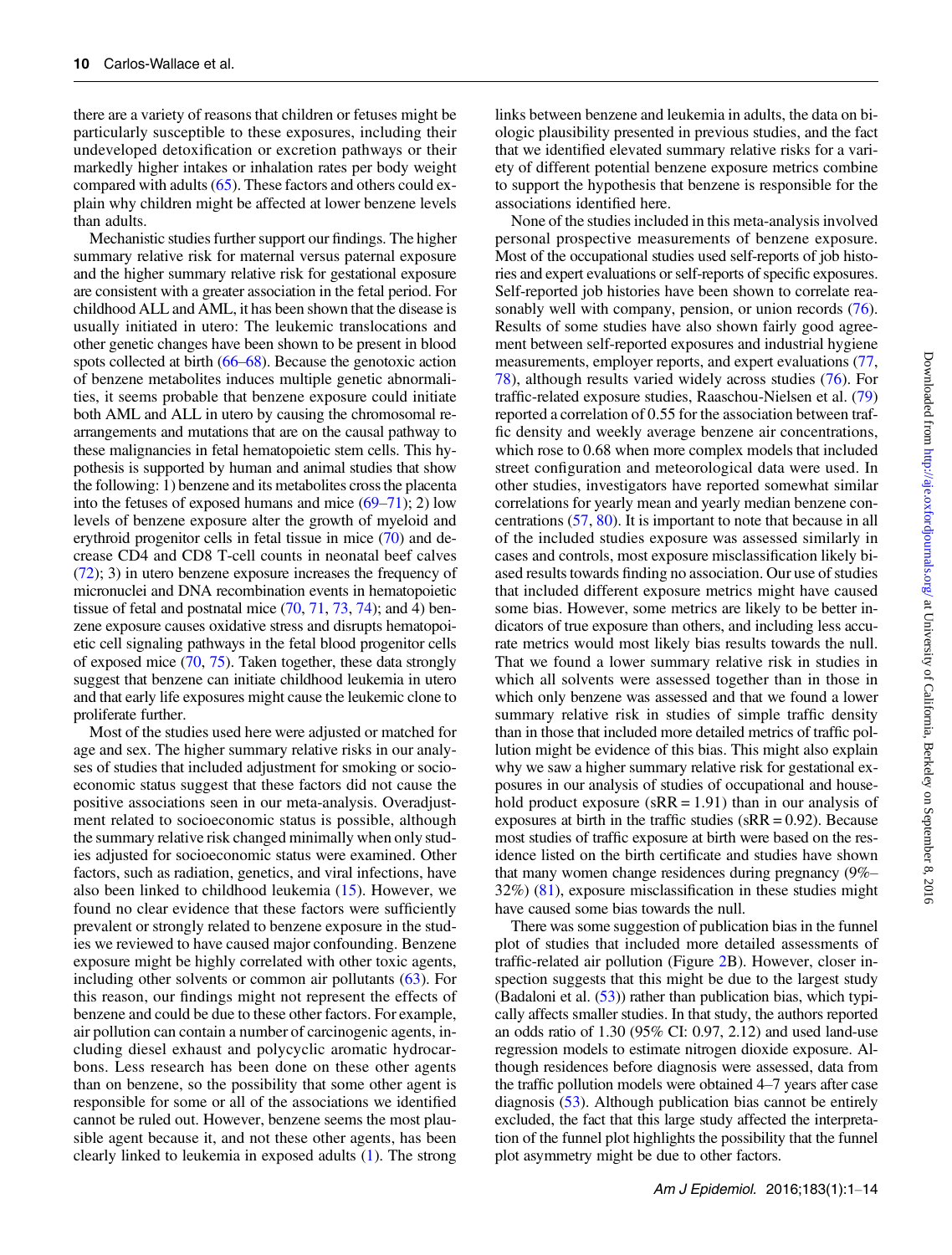<span id="page-10-0"></span>In several of the studies used in the present meta-analysis, benzene exposure was assessed based on self-reports, and thus the studies were susceptible to recall bias. This bias could cause false associations if the parents of case children were more likely to recall past exposures than were parents of controls. Our finding of an elevated summary relative risk for studies of benzene but not for studies of all solvents (Table [3\)](#page-6-0) provides some evidence that this was generally not the case. Using retrospectively collected information about occupations and self-reported exposure to solvents and other agents, the authors of a large case-control study of parental occupation and childhood cancer found some evidence of this type of bias. However, the results suggested that its magnitude was small (i.e., causing relative risks between 1.1 and 1.2), and the authors concluded that ". . . it is unlikely that recall bias can entirely explain associations in the order of 1.5– 2.0" ([82,](#page-12-0) p. 715). In another comprehensive review of recall bias, the authors also concluded that this issue was unlikely to cause major bias in occupational studies ([76\)](#page-12-0).

Our results generally agree with those from several previous meta-analyses [\(29](#page-11-0), [83](#page-12-0), [84](#page-12-0)). For example, in a metaanalysis of 8 studies of traffic density published up to July 2011, Boothe et al. [\(83](#page-12-0)) reported a summary odds ratio for leukemia of 1.53 (95% CI: 1.12, 2.10) for postnatal exposures. This is similar to the summary relative risk of 1.46 (95% CI: 1.03, 2.08) that we reported for a collection of studies that included studies of traffic density, studies of more complex traffic pollution models, 4 studies published since 2011, and findings by leukemia subtype. In a meta-analysis, Zhou et al. ([84](#page-12-0)) reported a pooled odds ratio for ALL and solvents of 1.25 (95% CI: 1.09, 1.45), but they did not evaluate AML or specific data on benzene.

In conclusion, although confounding, recall bias, and publication bias are possible, the overall findings of the present meta-analysis provide evidence that exposure to benzene is associated with childhood leukemia. Both laboratory research and epidemiologic findings in adults support the associations found here. Our findings suggest that future studies on this issue should examine specific subtypes of leukemia, include maternal exposures during gestation, and involve exposure assessment methods that focus more directly on benzene. Occupational and environmental exposure to benzene is widespread, and leukemia is the most common type of cancer in children. Our findings could help guide future research and policies that could eventually help reduce the worldwide burden of this cancer.

## ACKNOWLEDGMENTS

Author affiliations: Superfund Research Program, School of Public Health, University of California, Berkeley, Berkeley, California (Frolayne M. Carlos-Wallace, Luoping Zhang, Martyn T. Smith, Gabriella Rader, Craig Steinmaus); and Office of Environmental Health Hazard Assessment, California Environmental Protection Agency, Oakland, California (Craig Steinmaus).

F.M.C.-W. was supported by funds provided to the University of California, Berkeley, by the Council for Education and Research on Toxics. This work was supported in part by National Institute of Environmental Health Sciences grant P42ES004705.

The views expressed are those of the authors and do not necessarily represent those of the Office of Environmental Health Hazard Assessment, the California Environmental Protection Agency, or the State of California.

F.M.C.-W. sits on the advisory board of the Filipino American Coalition for Environmental Solidarity. M.T.S. has received consulting and expert testimony fees from law firms representing both plaintiffs and defendants in cases involving exposure to benzene. Other authors have no potential conflicts of interest.

### **REFERENCES**

- 1. Smith MT. Advances in understanding benzene health effects and susceptibility. Annu Rev Public Health. 2010;31:133–148.
- 2. McHale CM, Zhang L, Smith MT. Current understanding of the mechanism of benzene-induced leukemia in humans: implications for risk assessment. Carcinogenesis. 2012;33(2): 240–252.
- 3. Baan R, Grosse Y, Straif K, et al. A review of human carcinogens—Part F: chemical agents and related occupations. Lancet Oncol. 2009;10(12):1143–1144.
- 4. Kaatsch P. Epidemiology of childhood cancer. Cancer Treat Rev. 2010;36(4):277–285.
- 5. Eden T. Aetiology of childhood leukaemia. Cancer Treat Rev. 2010;36(4):286–297.
- 6. Howlader N, Noone AM, Krapcho M, et al eds. SEER Cancer Statistics Review, 1975–2010. Bethesda, MD: National Cancer Institute. [http://seer.cancer.gov/csr/1975\\_2010/.](http://seer.cancer.gov/csr/1975_2010/) Published April 2013. Updated June 14, 2013. Accessed March 1, 2015.
- 7. Liu R, Zhang L, McHale CM, et al. Paternal smoking and risk of childhood acute lymphoblastic leukemia: systematic review and meta-analysis. J Oncol. 2011;2011:854584.
- 8. Abadi-Korek I, Stark B, Zaizov R, et al. Parental occupational exposure and the risk of acute lymphoblastic leukemia in offspring in Israel. J Occup Environ Med. 2006;48(2): 165–174.
- 9. Castro-Jiménez MA, Orozco-Vargas LC. Parental exposure to carcinogens and risk for childhood acute lymphoblastic leukemia, Colombia, 2000–2005. Prev Chronic Dis. 2011;8(5): A106.
- 10. Scélo G, Metayer C, Zhang L, et al. Household exposure to paint and petroleum solvents, chromosomal translocations, and the risk of childhood leukemia. Environ Health Perspect. 2009; 117(1):133–139.
- 11. Slater ME, Linabery AM, Spector LG, et al. Maternal exposure to household chemicals and risk of infant leukemia: a report from the Children's Oncology Group. Cancer Causes Control. 2011;22(8):1197–1204.
- 12. Steffen C, Auclerc MF, Auvrignon A, et al. Acute childhood leukaemia and environmental exposure to potential sources of benzene and other hydrocarbons; a case-control study. Occup Environ Med. 2004;61(9):773–778.
- 13. Greenland S. Causation and causal inference. In: Rothman K, Greenland S, eds. Modern Epidemiology. 2nd ed. Philadelphia, PA: Lippincott Raven; 1998:7–28.
- 14. Anderson LM. Environmental genotoxicants/carcinogens and childhood cancer: bridgeable gaps in scientific knowledge. Mutat Res. 2006;608(2):136–156.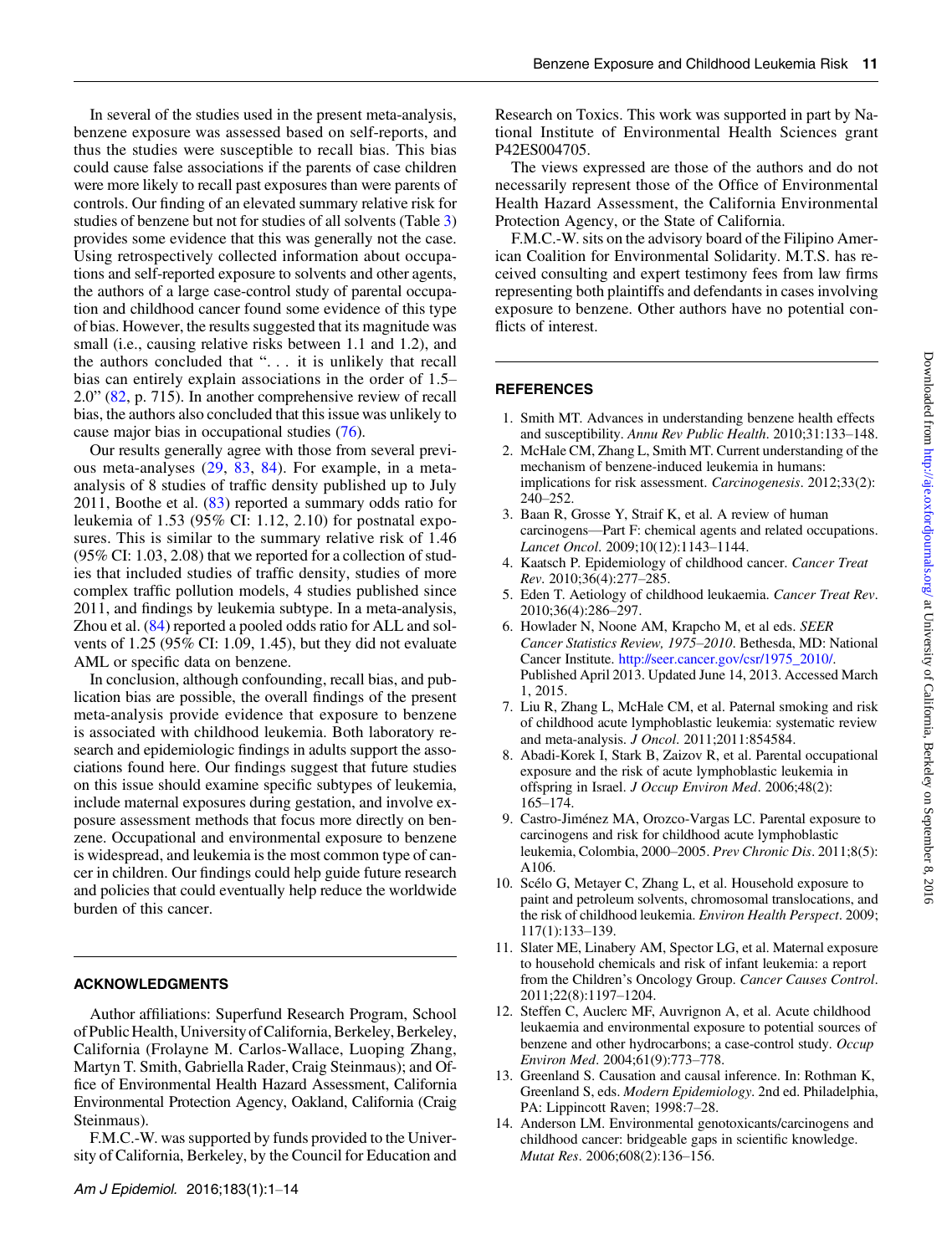- <span id="page-11-0"></span>15. Belson M, Kingsley B, Holmes A. Risk factors for acute leukemia in children: a review. Environ Health Perspect. 2007; 115(1):138–145.
- 16. Buffler PA, Kwan ML, Reynolds P, et al. Environmental and genetic risk factors for childhood leukemia: appraising the evidence. Cancer Invest. 2005;23(1):60–75.
- 17. Colt JS, Blair A. Parental occupational exposures and risk of childhood cancer. Environ Health Perspect. 1998;106(suppl 3): 909–925.
- 18. McBride ML. Childhood cancer and environmental contaminants. Can J Public Health. 1998;89(suppl 1): S53–S62.
- 19. McNally RJ, Parker L. Environmental factors and childhood acute leukemias and lymphomas. Leuk Lymphoma. 2006;47(4): 583–598.
- 20. O'Leary LM, Hicks AM, Peters JM, et al. Parental occupational exposures and risk of childhood cancer: a review. Am J Ind Med. 1991;20(1):17–35.
- 21. Pyatt D, Hays S. A review of the potential association between childhood leukemia and benzene. Chem Biol Interact. 2010; 184(1-2):151–164.
- 22. Raaschou-Nielsen O, Reynolds P. Air pollution and childhood cancer: a review of the epidemiological literature. Int J Cancer. 2006;118(12):2920–2929.
- 23. Savitz DA, Andrews KW. Review of epidemiologic evidence on benzene and lymphatic and hematopoietic cancers. Am J Ind Med. 1997;31(3):287–295.
- 24. Savitz DA, Chen JH. Parental occupation and childhood cancer: review of epidemiologic studies. Environ Health Perspect. 1990;88:325–337.
- 25. Smith MT, Zhang L, McHale CM, et al. Benzene, the exposome and future investigations of leukemia etiology. Chem Biol Interact. 2011;192(1-2):155–159.
- 26. US Environmental Protection Agency. Benzene: TEACH chemical summary. Toxicity and Exposure Assessments for Children's Health. Chicago, IL: US Environmental Protection Agency. 2009.
- 27. Agency for Toxic Substances and Disease Registry. Toxicological Profile for Benzene. Atlanta, GA: US Department of Health and Human Services, Public Health Service, Agency for Toxic Substances and Disease Registry. 2007.
- 28. Milne E, Greenop KR, Scott RJ, et al. Parental prenatal smoking and risk of childhood acute lymphoblastic leukemia. Am J Epidemiol. 2012;175(1): 43–53.
- 29. Sun XX, Zhang SS, Ma XL. No association between traffic density and risk of childhood leukemia: a meta-analysis. Asian Pac J Cancer Prev. 2014;15(13): 5229–5232.
- 30. Pyatt D. Benzene and hematopoietic malignancies. Clin Occup Environ Med. 2004;4(3):529–555, vii.
- 31. McKinney PA, Alexander FE, Cartwright RA, et al. Parental occupations of children with leukaemia in west Cumbria, north Humberside, and Gateshead. BMJ. 1991; 302(6778):681–687.
- 32. DerSimonian R, Laird N. Meta-analysis in clinical trials. Control Clin Trials. 1986;7(3):177–188.
- 33. Petitti D. 1999. Meta-Analysis, Decision Analysis, and Cost-Effectiveness Analysis: Methods for Quantitative Synthesis in Medicine. 2nd ed. New York, NY: Oxford University Press.
- 34. Shore RE, Gardner MJ, Pannett B. Ethylene oxide: an assessment of the epidemiological evidence on carcinogenicity. Br J Ind Med. 1993;50(11):971–997.
- 35. Begg CB, Mazumdar M. Operating characteristics of a rank correlation test for publication bias. Biometrics. 1994;50(4): 1088–1101.
- 36. Egger M, Davey Smith G, Schneider M, et al. Bias in meta-analysis detected by a simple, graphical test. BMJ. 1997; 315(7109):629–634.
- 37. Feingold L, Savitz DA, John EM. Use of a job-exposure matrix to evaluate parental occupation and childhood cancer. Cancer Causes Control. 1992;3(2):161–169.
- 38. Feychting M, Plato N, Nise G, et al. Paternal occupational exposures and childhood cancer. Environ Health Perspect. 2001;109(2):193–196.
- 39. Infante-Rivard C, Siemiatycki J, Lakhani R, et al. Maternal exposure to occupational solvents and childhood leukemia. Environ Health Perspect. 2005;113(6):787–792.
- 40. Reid A, Glass DC, Bailey HD, et al. Parental occupational exposure to exhausts, solvents, glues and paints, and risk of childhood leukemia. Cancer Causes Control. 2011;22(11): 1575–1585.
- 41. Shu XO, Gao YT, Brinton LA, et al. A population-based case-control study of childhood leukemia in Shanghai. Cancer. 1988;62(3):635–644.
- 42. Shu XO, Stewart P, Wen WQ, et al. Parental occupational exposure to hydrocarbons and risk of acute lymphocytic leukemia in offspring. Cancer Epidemiol Biomarkers Prev. 1999;8(9):783–791.
- 43. Miligi L, Benvenuti A, Mattioli S, et al. Risk of childhood leukaemia and non-Hodgkin's lymphoma after parental occupational exposure to solvents and other agents: the SETIL Study. Occup Environ Med. 2013;70(9):648–655.
- 44. Buckley JD, Robison LL, Swotinsky R, et al. Occupational exposures of parents of children with acute nonlymphocytic leukemia: a report from the Childrens Cancer Study Group. Cancer Res. 1989;49(14):4030–4037.
- 45. Cocco P, Rapallo M, Targhetta R, et al. Analysis of risk factors in a cluster of childhood acute lymphoblastic leukemia. Arch Environ Health. 1996;51(3):242–244.
- 46. Infante-Rivard C, Mur P, Armstrong B, et al. Acute lymphoblastic leukaemia among Spanish children and mothers' occupation: a case-control study. J Epidemiol Community Health. 1991;45(1):11–15.
- 47. McKinney PA, Raji OY, van Tongeren M, et al. The UK Childhood Cancer Study: maternal occupational exposures and childhood leukaemia and lymphoma. Radiat Prot Dosimetry. 2008;132(2):232–240.
- 48. Smulevich VB, Solionova LG, Belyakova SV. Parental occupation and other factors and cancer risk in children: II. Occupational factors. Int J Cancer. 1999;83(6):718–722.
- 49. Lowengart RA, Peters JM, Cicioni C, et al. Childhood leukemia and parents' occupational and home exposures. J Natl Cancer Inst. 1987;79(1):39–46.
- 50. Perez-Saldivar ML, Ortega-Alvarez MC, Fajardo-Gutierrez A, et al. Father's occupational exposure to carcinogenic agents and childhood acute leukemia: a new method to assess exposure (a case-control study). BMC Cancer. 2008;8:7.
- 51. Kishi R, Katakura Y, Yuasa J, et al. Association of parents' occupational exposure to cancer in children. A case-control study of acute lymphoblastic leukemia [in Japanese]. Sangyo Igaku. 1993;35(6):515–529.
- 52. Amigou A, Sermage-Faure C, Orsi L, et al. Road traffic and childhood leukemia: the ESCALE Study (SFCE). Environ Health Perspect. 2011;119(4):566–572.
- 53. Badaloni C, Ranucci A, Cesaroni G, et al. Air pollution and childhood leukaemia: a nationwide case-control study in Italy. Occup Environ Med. 2013;70(12):876–883.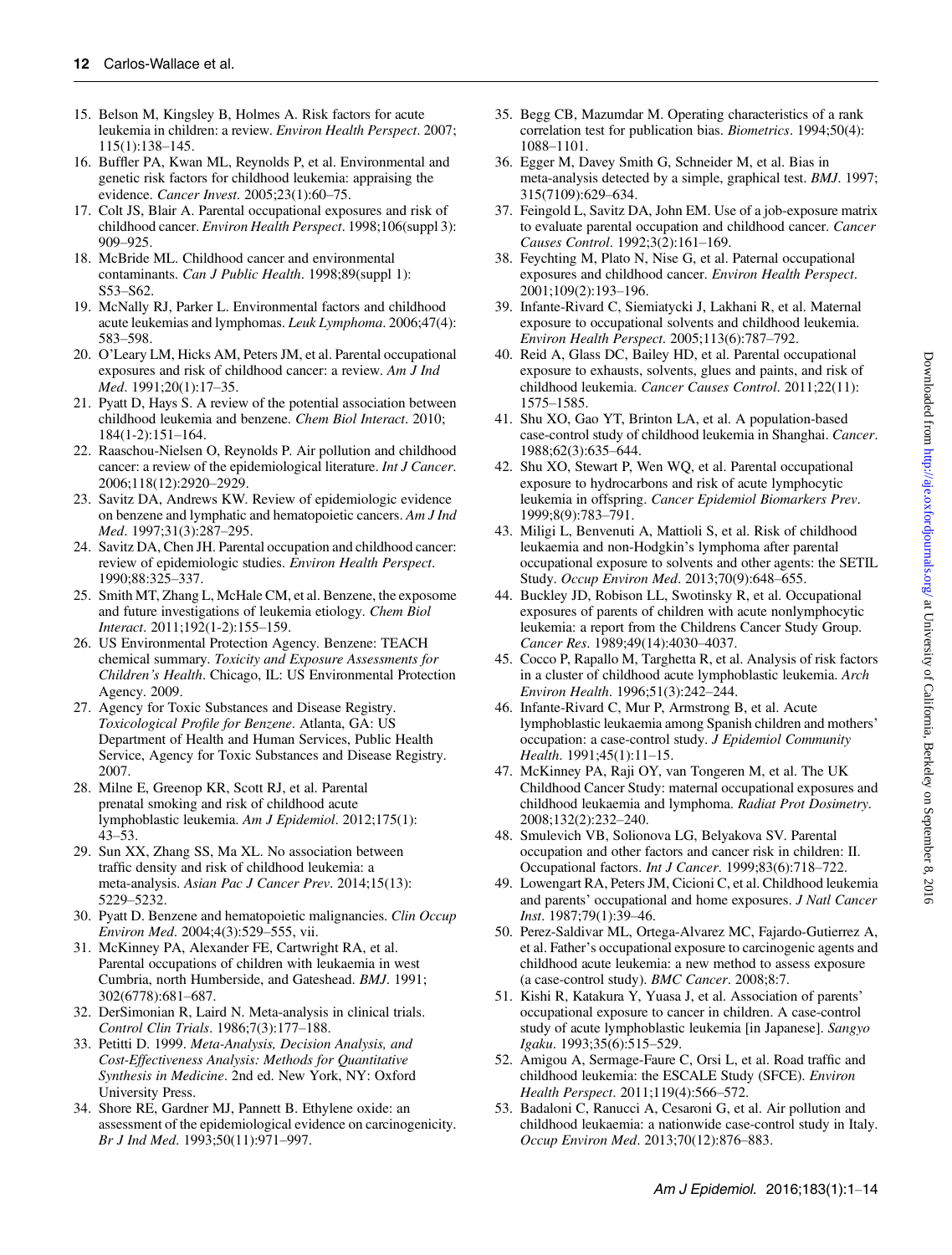- <span id="page-12-0"></span>54. Crosignani P, Tittarelli A, Borgini A, et al. Childhood leukemia and road traffic: a population-based case-control study. Int J Cancer. 2004;108(4):596–599.
- 55. Harrison RM, Leung PL, Somervaille L, et al. Analysis of incidence of childhood cancer in the West Midlands of the United Kingdom in relation to proximity to main roads and petrol stations. Occup Environ Med. 1999;56(11):774-780.
- 56. Raaschou-Nielsen O, Hertel O, Thomsen BL, et al. Air pollution from traffic at the residence of children with cancer. Am J Epidemiol. 2001;153(5):433–443.
- 57. Vinceti M, Rothman KJ, Crespi CM, et al. Leukemia risk in children exposed to benzene and PM10 from vehicular traffic: a case-control study in an Italian population. Eur J Epidemiol. 2012;27(10):781–790.
- 58. Visser O, van Wijnen JH, van Leeuwen FE. Residential traffic density and cancer incidence in Amsterdam, 1989–1997. Cancer Causes Control. 2004;15(4):331–339.
- 59. Brosselin P, Rudant J, Orsi L, et al. Acute childhood leukaemia and residence next to petrol stations and automotive repair garages: the ESCALE Study (SFCE). Occup Environ Med. 2009;66(9):598–606.
- 60. Heck JE, Park AS, Qiu J, et al. Risk of leukemia in relation to exposure to ambient air toxics in pregnancy and early childhood. Int J Hyg Environ Health. 2014;217(6):662-668.
- 61. Langholz B, Ebi KL, Thomas DC, et al. Traffic density and the risk of childhood leukemia in a Los Angeles case-control study. Ann Epidemiol. 2002;12(7):482–487.
- 62. Pearson RL, Wachtel H, Ebi KL. Distance-weighted traffic density in proximity to a home is a risk factor for leukemia and other childhood cancers. J Air Waste Manag Assoc. 2000;50(2): 175–180.
- 63. Whitworth KW, Symanski E, Coker AL. Childhood lymphohematopoietic cancer incidence and hazardous air pollutants in southeast Texas, 1995–2004. Environ Health Perspect. 2008;116(11):1576–1580.
- 64. Vlaanderen J, Lan Q, Kromhout H, et al. Occupational benzene exposure and the risk of lymphoma subtypes: a meta-analysis of cohort studies incorporating three study quality dimensions. Environ Health Perspect. 2011;119(2):159–167.
- 65. Miller MD, Marty AM, Arcus A, et al. Differences between children and adults: implications for risk assessment at California EPA. Int J Toxicol. 2001;21(5):403–418.
- 66. Greaves MF, Wiemels J. Origins of chromosome translocations in childhood leukaemia. Nat Rev Cancer. 2003; 3(9):639–649.
- 67. Wiemels JL, Cazzaniga G, Daniotti M, et al. Prenatal origin of acute lymphoblastic leukaemia in children. Lancet. 1999; 354(9189):1499–1503.
- 68. McHale CM, Wiemels JL, Zhang L, et al. Prenatal origin of TEL-AML1-positive acute lymphoblastic leukemia in children born in California. Genes Chromosomes Cancer. 2003;37(1): 36–43.
- 69. Dowty BJ, Laseter JL, Storer J. The transplacental migration and accumulation in blood of volatile organic constituents. Pediatr Res. 1976;10(7):696–701.
- 70. Badham HJ, Winn LM. In utero exposure to benzene disrupts fetal hematopoietic progenitor cell growth via reactive oxygen species. Toxicol Sci. 2010;113(1):207–215.
- 71. Ciranni R, Barale R, Marrazzini A, et al. Benzene and the genotoxicity of its metabolites. I. Transplacental activity in mouse fetuses and in their dams. Mutat Res. 1988;208(1): 61–67.
- 72. Bechtel DG, Waldner CL, Wickstrom M. Associations between in utero exposure to airborne emissions from oil and gas production and processing facilities and immune system

outcomes in neonatal beef calves. Arch Environ Occup Health. 2009;64(1):59–71.

- 73. Lau A, Belanger CL, Winn LM. In utero and acute exposure to benzene: investigation of DNA double-strand breaks and DNA recombination in mice. Mutat Res. 2009;676(1-2): 74–82.
- 74. Ning H, Kado NY, Kuzmicky PA, et al. Benzene-induced micronuclei formation in mouse fetal liver blood, peripheral blood, and maternal bone marrow cells. Environ Mol Mutagen. 1991;18(1):1–5.
- 75. Stokes SE, Winn LM. NF-κB signaling is increased in HD3 cells following exposure to 1,4-benzoquinone: role of reactive oxygen species and p38-MAPK. Toxicol Sci. 2014;137(2): 303–310.
- 76. Teschke K, Olshan AF, Daniels JL, et al. Occupational exposure assessment in case-control studies: opportunities for improvement. Occup Environ Med. 2002;59(9): 575–593.
- 77. Ahlborg GA Jr. Validity of exposure data obtained by questionnaire. Two examples from occupational reproductive studies. Scand J Work Environ Health. 1990; 16(4):284–288.
- 78. Hertzman C, Teschke K, Dimich-Ward H, et al. Validity and reliability of a method for retrospective evaluation of chlorophenate exposure in the lumber industry. Am J Ind Med. 1988;14(6):703–713.
- 79. Raaschou-Nielsen O, Hertel O, Vignati E, et al. An air pollution model for use in epidemiological studies: evaluation with measured levels of nitrogen dioxide and benzene. J Expo Anal Environ Epidemiol. 2000;10(1):4–14.
- 80. Reynolds P, Von Behren J, Gunier RB, et al. Residential exposure to traffic in California and childhood cancer. Epidemiology. 2004;15(1):6–12.
- 81. Bell ML, Belanger K. Review of research on residential mobility during pregnancy: consequences for assessment of prenatal environmental exposures. J Expo Sci Environ Epidemiol. 2012;22(5):429–438.
- 82. Schüz J, Spector LG, Ross JA. Bias in studies of parental self-reported occupational exposure and childhood cancer. Am J Epidemiol. 2003;158(7):710–716.
- 83. Boothe VL, Boehmer TK, Wendel AM, et al. Residential traffic exposure and childhood leukemia: a systematic review and meta-analysis. Am J Prev Med. 2014;46(4): 413–422.
- 84. Zhou Y, Zhang S, Li Z, et al. Maternal benzene exposure during pregnancy and risk of childhood acute lymphoblastic leukemia: a meta-analysis of epidemiologic studies. PLoS One. 2014; 9(10):e110466.
- 85. Heck JE, Wu J, Lombardi C, et al. Childhood cancer and traffic-related air pollution exposure in pregnancy and early life. Environ Health Perspect. 2013;121(11-12): 1385–1391.

# APPENDIX

## Inclusion and Exclusion Criteria for Studies in the Meta-Analysis of Benzene and Childhood Cancer, 1987–2014

# Inclusion Criteria

• Was epidemiologic in nature and assessed childhood leukemia (younger than 20 years of age) and benzene exposure